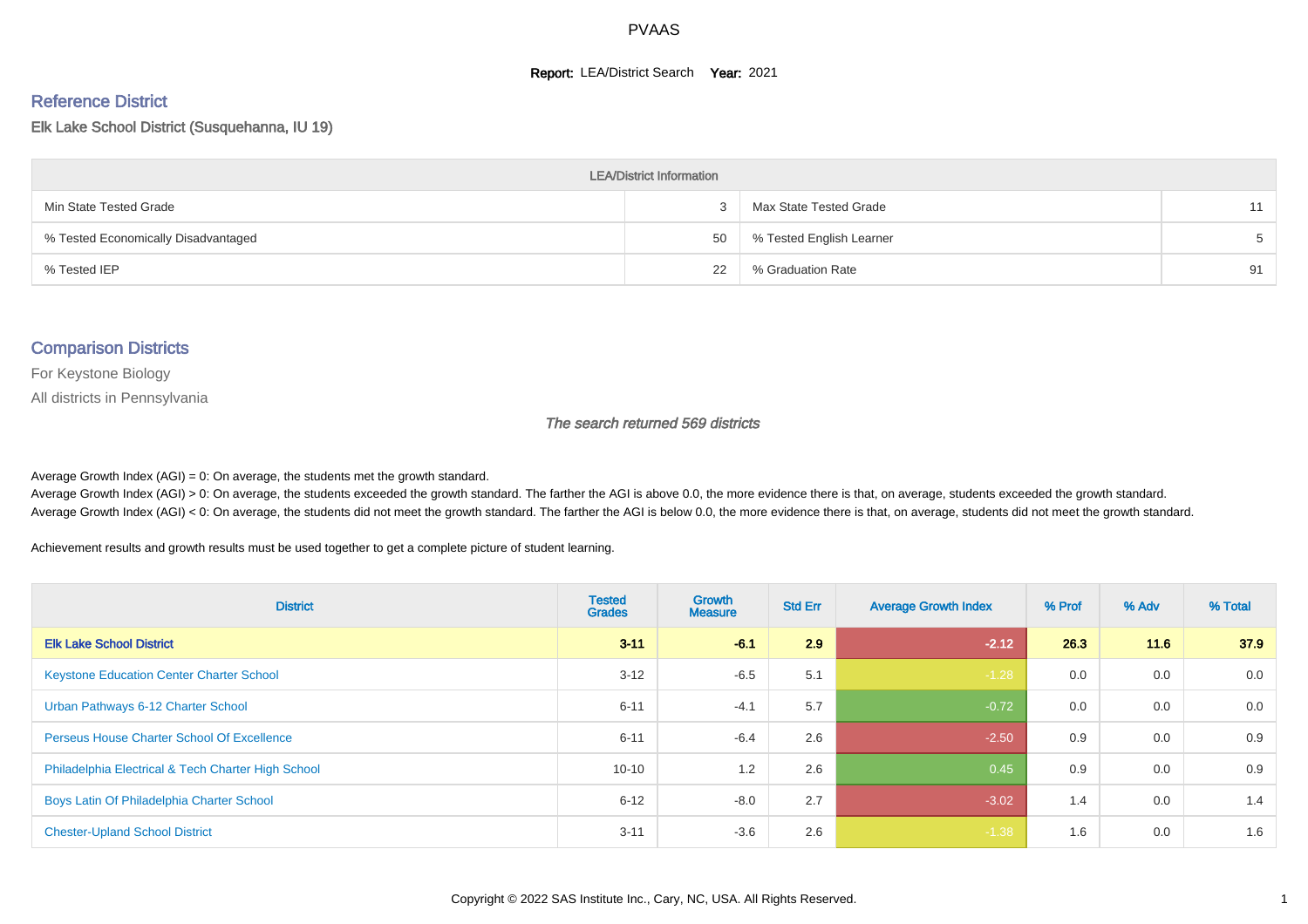| <b>District</b>                                                       | <b>Tested</b><br><b>Grades</b> | <b>Growth</b><br><b>Measure</b> | <b>Std Err</b> | <b>Average Growth Index</b> | % Prof | % Adv   | % Total |
|-----------------------------------------------------------------------|--------------------------------|---------------------------------|----------------|-----------------------------|--------|---------|---------|
| <b>Elk Lake School District</b>                                       | $3 - 11$                       | $-6.1$                          | 2.9            | $-2.12$                     | 26.3   | 11.6    | 37.9    |
| <b>Aliquippa School District</b>                                      | $3 - 11$                       | $-20.0$                         | 3.6            | $-5.54$                     | 1.7    | 0.0     | 1.7     |
| <b>Innovative Arts Academy Charter School</b>                         | $6 - 11$                       | $-7.2$                          | 2.5            | $-2.83$                     | 2.0    | 0.0     | 2.0     |
| <b>Chester Charter Scholars Academy Charter School</b>                | $3 - 12$                       | $-6.2$                          | 3.3            | $-1.88$                     | 2.2    | $0.0\,$ | $2.2\,$ |
| La Academia Partnership Charter School                                | $6 - 11$                       | $-15.5$                         | 5.7            | $-2.70$                     | 2.3    | 0.0     | 2.3     |
| People For People Charter School                                      | $3 - 12$                       | 6.4                             | 5.6            | $1.15$                      | 2.4    | 0.0     | 2.4     |
| <b>Sto-Rox School District</b>                                        | $3 - 10$                       | $-7.0$                          | 3.5            | $-1.99$                     | 3.2    | $0.0\,$ | 3.2     |
| <b>Mastery Charter School - Gratz Campus</b>                          | $7 - 10$                       | $-9.5$                          | 4.6            | $-2.09$                     | 0.0    | 3.4     | 3.4     |
| <b>Universal Audenried Charter School</b>                             | $9 - 11$                       | $-3.8$                          | 2.5            | $-1.53$                     | 3.0    | 0.5     | 3.5     |
| <b>Tech Freire Charter School</b>                                     | $9 - 11$                       | 0.7                             | $2.5\,$        | 0.27                        | 3.6    | 0.0     | 3.6     |
| <b>York City School District</b>                                      | $3 - 12$                       | $-17.7$                         | 1.8            | $-10.05$                    | 3.2    | 0.7     | 3.9     |
| <b>Clairton City School District</b>                                  | $3 - 11$                       | $-1.6$                          | 5.0            | $-0.32$                     | 3.8    | 0.5     | 4.4     |
| Aspira Bilingual Cyber Charter School                                 | $3 - 11$                       | 5.1                             | 5.8            | 0.87                        | 4.8    | 0.0     | 4.8     |
| <b>Claysburg-Kimmel School District</b>                               | $3 - 11$                       | $-1.2$                          | 5.2            | $-0.22$                     | 5.0    | 0.0     | $5.0$   |
| <b>West Side CTC</b>                                                  | $9 - 10$                       | $-32.0$                         | 3.9            | $-8.16$                     | 5.9    | 0.0     | 5.9     |
| <b>Allentown City School District</b>                                 | $3 - 12$                       | $-16.9$                         | 1.4            | $-12.37$                    | 5.9    | 0.4     | 6.3     |
| Morrisville Borough School District                                   | $3 - 11$                       | $-13.1$                         | 3.7            | $-3.52$                     | 4.9    | 1.6     | 6.6     |
| <b>Belmont Charter School</b>                                         | $3 - 10$                       | 2.2                             | 3.4            | 0.64                        | 5.3    | 1.8     | 7.0     |
| <b>Lawrence County CTC</b>                                            | $10 - 11$                      | $-9.8$                          | 3.7            | $-2.68$                     | 7.3    | 0.0     | 7.3     |
| <b>Propel Charter School-Homestead</b>                                | $3 - 11$                       | $-5.0$                          | 3.9            | $-1.27$                     | 7.3    | 0.0     | $7.3$   |
| <b>Turkeyfoot Valley Area School District</b>                         | $3 - 12$                       | $-15.4$                         | 5.8            | $-2.66$                     | 3.8    | 3.8     | $7.6$   |
| Preparatory Charter School Of Mathematics, Science, Tech, And Careers | $9 - 10$                       | $-5.1$                          | 2.5            | $-2.03$                     | 6.3    | 1.4     | 7.7     |
| <b>Propel Charter School-Montour</b>                                  | $3 - 10$                       | $-3.4$                          | 3.6            | $-0.93$                     | 7.7    | 0.0     | 7.7     |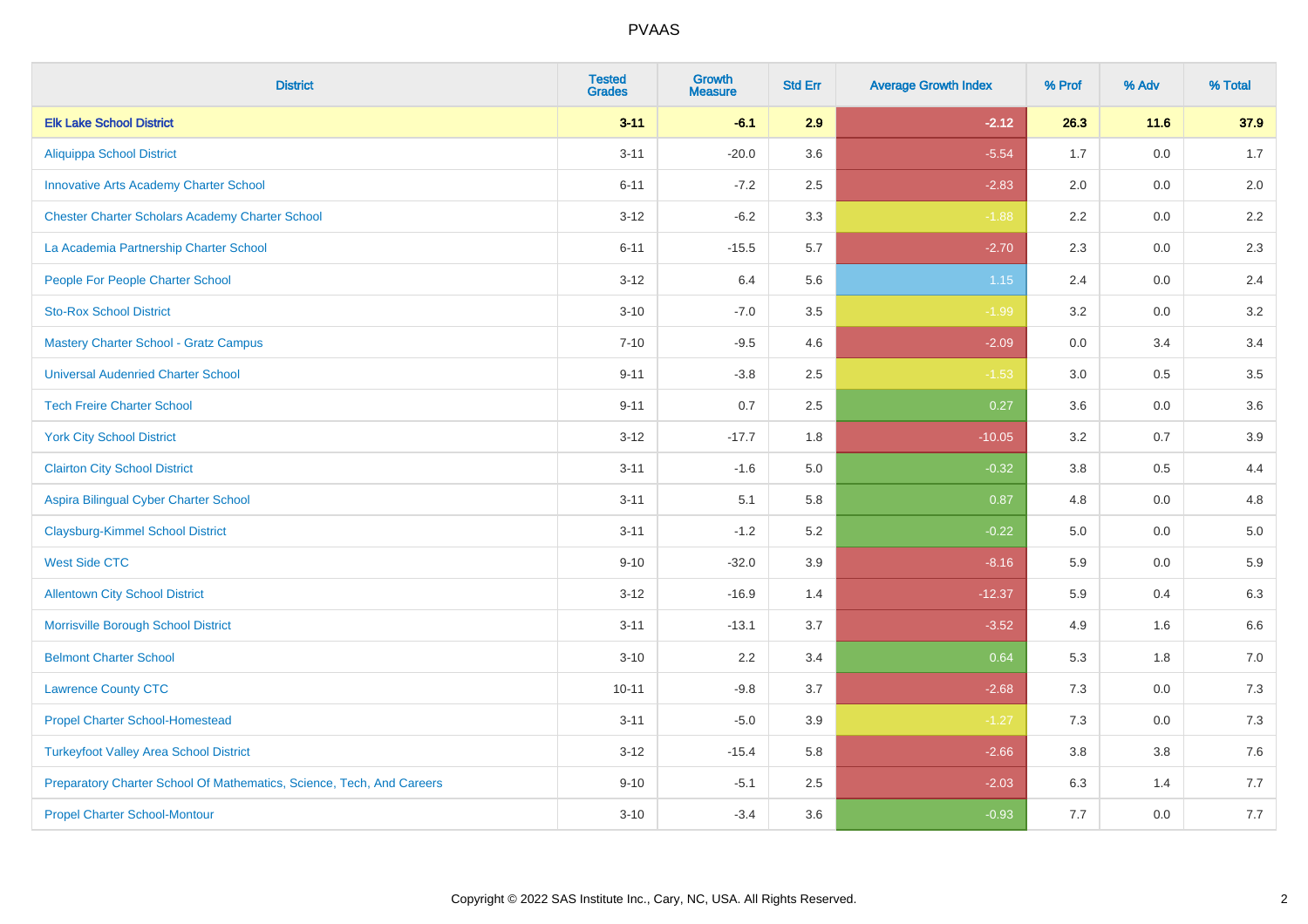| <b>District</b>                                   | <b>Tested</b><br><b>Grades</b> | <b>Growth</b><br><b>Measure</b> | <b>Std Err</b> | <b>Average Growth Index</b> | % Prof | % Adv   | % Total |
|---------------------------------------------------|--------------------------------|---------------------------------|----------------|-----------------------------|--------|---------|---------|
| <b>Elk Lake School District</b>                   | $3 - 11$                       | $-6.1$                          | 2.9            | $-2.12$                     | 26.3   | 11.6    | 37.9    |
| <b>Harrisburg City School District</b>            | $3 - 11$                       | $-0.2$                          | 2.0            | $-0.11$                     | 6.0    | 2.0     | 8.0     |
| Propel Charter School - Braddock Hills            | $3 - 11$                       | $-2.1$                          | 3.3            | $-0.63$                     | 4.8    | 3.2     | 8.1     |
| Lincoln Leadership Academy Charter School         | $3 - 12$                       | $-7.4$                          | 3.7            | $-1.99$                     | 6.4    | 2.1     | 8.5     |
| Dr Robert Ketterer Charter School Inc             | $6 - 12$                       | 7.1                             | 4.3            | 1.66                        | 7.3    | 1.7     | 9.0     |
| <b>Shade-Central City School District</b>         | $3 - 11$                       | $-14.6$                         | 4.0            | $-3.68$                     | 9.6    | 0.0     | 9.6     |
| <b>Executive Education Academy Charter School</b> | $3 - 10$                       | $-14.6$                         | 3.0            | $-4.81$                     | 8.5    | 1.2     | 9.8     |
| <b>Tacony Academy Charter School</b>              | $3 - 11$                       | $-12.9$                         | 3.3            | $-3.90$                     | 8.6    | 1.4     | 10.0    |
| <b>KIPP Dubois Charter School</b>                 | $9 - 10$                       | $-3.0$                          | 3.1            | $-0.95$                     | 10.0   | 0.0     | 10.0    |
| <b>Sugar Valley Rural Charter School</b>          | $3 - 11$                       | $-3.6$                          | 3.7            | $-0.98$                     | 10.3   | 0.0     | 10.3    |
| <b>Woodland Hills School District</b>             | $3 - 12$                       | $-4.2$                          | 2.5            | $-1.66$                     | 10.1   | 1.4     | 11.5    |
| <b>Greater Johnstown School District</b>          | $3 - 11$                       | $-3.5$                          | 2.4            | $-1.45$                     | 10.3   | 1.3     | 11.5    |
| Esperanza Cyber Charter School                    | $3 - 11$                       | 7.1                             | 6.1            | $1.15$                      | 8.8    | 2.9     | 11.8    |
| New Kensington-Arnold School District             | $3 - 11$                       | $-5.8$                          | 3.2            | $-1.80$                     | 10.8   | 1.2     | 12.0    |
| <b>Big Beaver Falls Area School District</b>      | $3 - 11$                       | $-17.9$                         | 2.8            | $-6.27$                     | 9.4    | 2.8     | 12.2    |
| <b>Multicultural Academy Charter School</b>       | $9 - 11$                       | 6.0                             | 3.4            | 1.77                        | 12.3   | $0.0\,$ | 12.3    |
| Norristown Area School District                   | $3 - 12$                       | $-25.4$                         | 1.7            | $-15.35$                    | 10.6   | 1.8     | 12.4    |
| Community Academy Of Philadelphia Charter School  | $3 - 11$                       | 0.1                             | 2.6            | 0.06                        | 9.7    | 2.6     | 12.4    |
| <b>Mastery Charter School - Thomas Campus</b>     | $3 - 10$                       | 7.9                             | 5.7            | 1.39                        | 12.5   | 0.0     | 12.5    |
| <b>Lancaster School District</b>                  | $3 - 12$                       | $-10.0$                         | 1.4            | $-7.22$                     | 9.0    | 3.9     | 12.8    |
| Mastery Charter School - Shoemaker Campus         | $7 - 10$                       | $-2.3$                          | 2.8            | $-0.81$                     | 10.1   | 3.7     | 13.8    |
| <b>Steelton-Highspire School District</b>         | $3 - 11$                       | $-5.3$                          | 3.2            | $-1.65$                     | 13.9   | $0.0\,$ | 13.9    |
| <b>Tussey Mountain School District</b>            | $3 - 12$                       | $-13.0$                         | 3.3            | $-3.93$                     | 11.1   | 3.2     | 14.3    |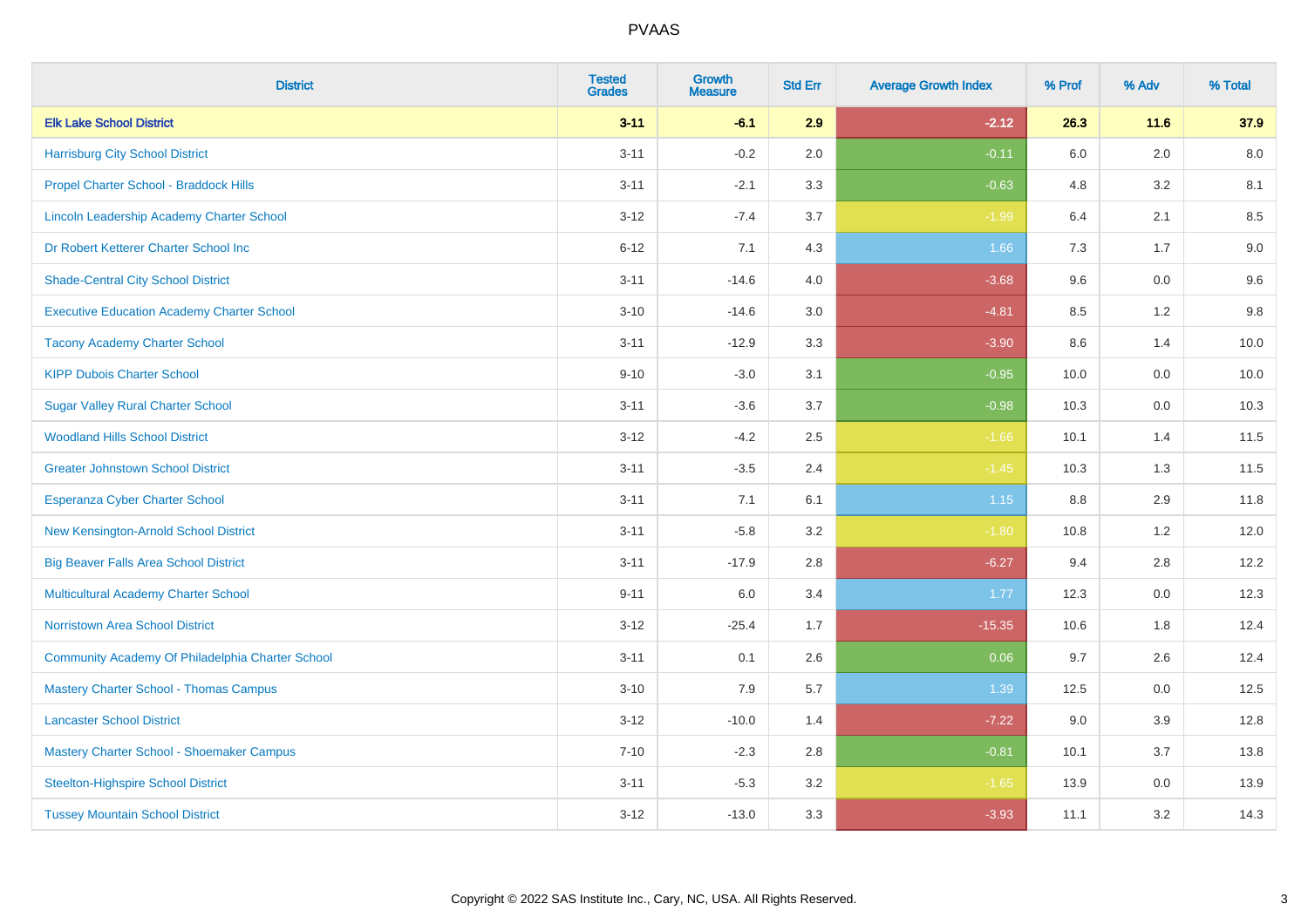| <b>District</b>                          | <b>Tested</b><br><b>Grades</b> | <b>Growth</b><br><b>Measure</b> | <b>Std Err</b> | <b>Average Growth Index</b> | % Prof | % Adv   | % Total |
|------------------------------------------|--------------------------------|---------------------------------|----------------|-----------------------------|--------|---------|---------|
| <b>Elk Lake School District</b>          | $3 - 11$                       | $-6.1$                          | 2.9            | $-2.12$                     | 26.3   | 11.6    | 37.9    |
| <b>Shenandoah Valley School District</b> | $3 - 11$                       | $-4.5$                          | 3.5            | $-1.29$                     | 14.3   | $0.0\,$ | 14.3    |
| <b>Cornell School District</b>           | $3 - 11$                       | $-5.5$                          | 4.6            | $-1.20$                     | 11.3   | 3.2     | 14.5    |
| <b>Washington School District</b>        | $3 - 11$                       | $-15.9$                         | 2.9            | $-5.44$                     | 12.9   | 1.7     | 14.7    |
| <b>Hanover Area School District</b>      | $3 - 11$                       | $-14.7$                         | 4.7            | $-3.13$                     | 12.1   | 3.0     | 15.2    |
| Imhotep Institute Charter High School    | $9 - 11$                       | $-17.6$                         | 5.8            | $-3.03$                     | 15.4   | 0.0     | 15.4    |
| <b>Blacklick Valley School District</b>  | $3 - 11$                       | $-0.9$                          | 3.9            | $-0.23$                     | 7.7    | 7.7     | 15.4    |
| <b>Coatesville Area School District</b>  | $3 - 11$                       | $-9.5$                          | 1.6            | $-5.81$                     | 12.8   | 3.3     | 16.2    |
| <b>Rochester Area School District</b>    | $3 - 11$                       | $-5.7$                          | 3.9            | $-1.45$                     | 14.9   | 2.1     | 17.0    |
| <b>Muhlenberg School District</b>        | $3 - 10$                       | $-17.8$                         | 1.9            | $-9.34$                     | 12.4   | 4.6     | 17.0    |
| <b>City CHS</b>                          | $10 - 11$                      | $-5.6$                          | 2.4            | $-2.34$                     | 15.9   | 1.5     | 17.4    |
| Esperanza Academy Charter School         | $4 - 11$                       | 2.1                             | 2.1            | 1.01                        | 14.2   | 3.6     | 17.8    |
| <b>Wilkes-Barre Area School District</b> | $3 - 11$                       | $-12.4$                         | 2.4            | $-5.18$                     | 14.2   | 3.7     | 17.9    |
| <b>Sharon City School District</b>       | $3 - 11$                       | $-6.5$                          | 2.3            | $-2.79$                     | 13.1   | 5.0     | 18.1    |
| <b>Bristol Township School District</b>  | $3 - 11$                       | $-7.4$                          | 1.4            | $-5.32$                     | 13.8   | 4.6     | 18.4    |
| <b>Mcguffey School District</b>          | $3 - 11$                       | $-12.1$                         | 3.0            | $-4.06$                     | 12.8   | 5.9     | 18.6    |
| <b>Burgettstown Area School District</b> | $3 - 11$                       | $-11.2$                         | 3.2            | $-3.46$                     | 16.0   | 2.7     | 18.7    |
| <b>Columbia Borough School District</b>  | $3 - 12$                       | $-1.1$                          | 3.6            | $-0.31$                     | 17.2   | 1.7     | 19.0    |
| <b>Achievement House Charter School</b>  | $7 - 11$                       | $-8.2$                          | 3.6            | $-2.28$                     | 16.7   | 2.8     | 19.4    |
| <b>New Castle Area School District</b>   | $3 - 12$                       | $-13.6$                         | 2.3            | $-5.99$                     | 17.6   | 2.0     | 19.5    |
| <b>Frazier School District</b>           | $3 - 11$                       | $-18.9$                         | 3.4            | $-5.49$                     | 18.3   | 1.4     | 19.7    |
| <b>West Mifflin Area School District</b> | $3 - 12$                       | $-11.9$                         | 2.5            | $-4.77$                     | 15.9   | 4.0     | 19.9    |
| <b>Erie City School District</b>         | $3 - 12$                       | $-4.5$                          | 1.4            | $-3.09$                     | 13.4   | 6.7     | 20.1    |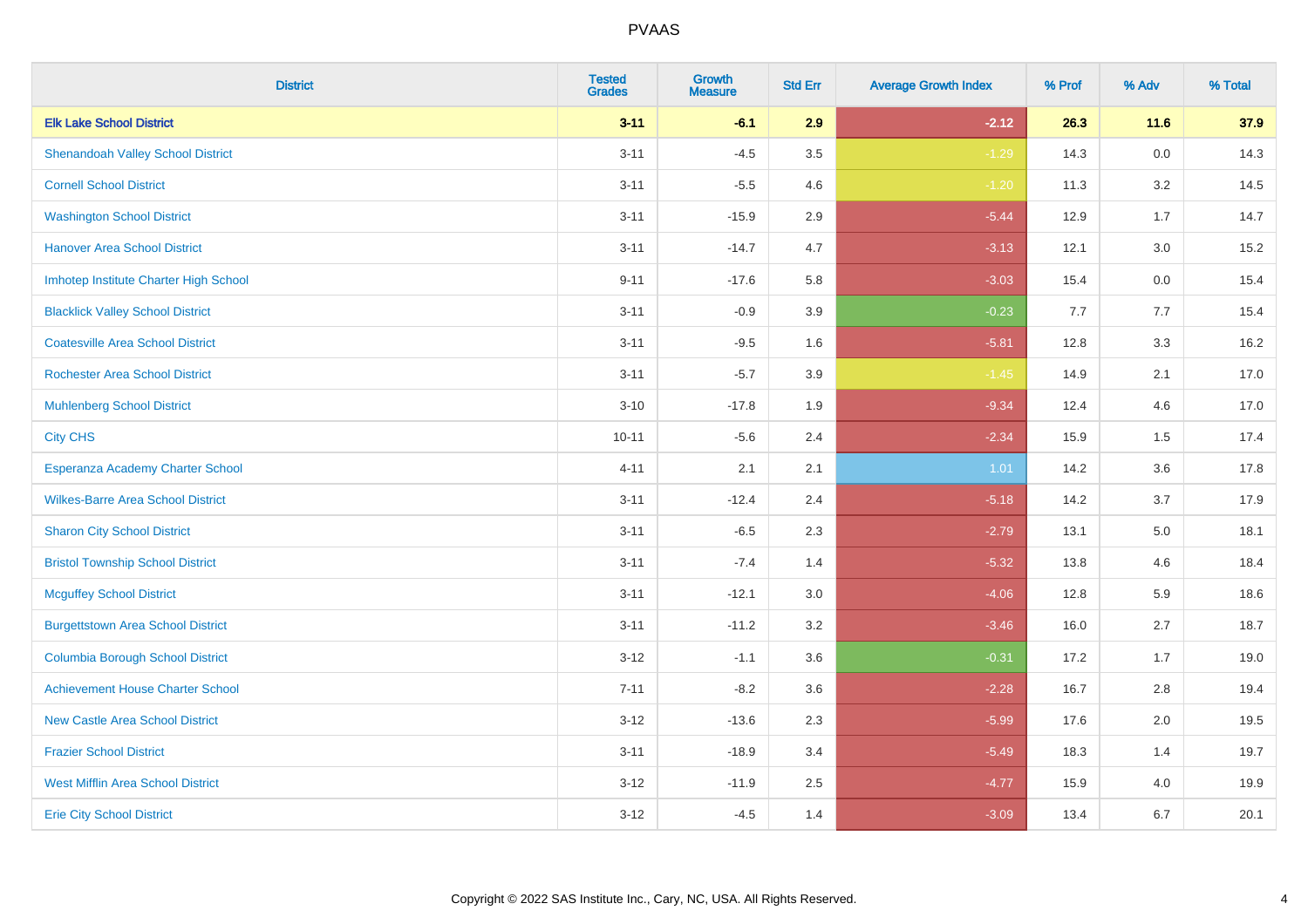| <b>District</b>                                         | <b>Tested</b><br><b>Grades</b> | <b>Growth</b><br><b>Measure</b> | <b>Std Err</b> | <b>Average Growth Index</b> | % Prof | % Adv | % Total |
|---------------------------------------------------------|--------------------------------|---------------------------------|----------------|-----------------------------|--------|-------|---------|
| <b>Elk Lake School District</b>                         | $3 - 11$                       | $-6.1$                          | 2.9            | $-2.12$                     | 26.3   | 11.6  | 37.9    |
| <b>Dunmore School District</b>                          | $3 - 11$                       | $-12.2$                         | 2.7            | $-4.51$                     | 15.0   | 5.3   | 20.4    |
| Jefferson County-Dubois AVTS                            | $9 - 11$                       | $-11.7$                         | 3.1            | $-3.72$                     | 17.6   | 2.8   | 20.4    |
| Mastery Charter School - Pickett Campus                 | $6 - 10$                       | 2.7                             | 4.2            | 0.65                        | 20.6   | 0.0   | 20.6    |
| <b>MaST Community Charter School II</b>                 | $3 - 10$                       | 1.4                             | 3.0            | 0.45                        | 16.1   | 4.6   | 20.7    |
| <b>Farrell Area School District</b>                     | $3 - 11$                       | $-1.9$                          | 4.2            | $-0.44$                     | 9.3    | 11.6  | 20.9    |
| <b>William Penn School District</b>                     | $3 - 12$                       | 7.0                             | 1.9            | 3.61                        | 14.0   | 7.2   | 21.3    |
| Hope For Hyndman Charter School                         | $3 - 11$                       | 5.1                             | 5.8            | 0.88                        | 14.3   | 7.1   | 21.4    |
| <b>Lebanon School District</b>                          | $3 - 11$                       | $-1.2$                          | 1.9            | $-0.63$                     | 15.2   | 6.4   | 21.6    |
| <b>Carbon Career &amp; Technical Institute</b>          | $9 - 11$                       | $-9.3$                          | 3.2            | $-2.92$                     | 19.6   | 2.2   | 21.7    |
| <b>Williams Valley School District</b>                  | $3 - 11$                       | 2.6                             | 3.7            | 0.69                        | 17.0   | 5.1   | 22.0    |
| <b>Southeast Delco School District</b>                  | $3 - 10$                       | 3.9                             | 3.5            | 1.12                        | 18.6   | 3.4   | 22.0    |
| <b>Williamsburg Community School District</b>           | $3 - 11$                       | $-16.9$                         | 4.1            | $-4.14$                     | 22.4   | 0.0   | 22.4    |
| <b>Antietam School District</b>                         | $3 - 10$                       | $-9.5$                          | 3.7            | $-2.57$                     | 20.9   | 1.5   | 22.4    |
| <b>Pittsburgh School District</b>                       | $3 - 11$                       | $-13.0$                         | 1.1            | $-12.25$                    | 16.1   | 6.5   | 22.6    |
| <b>Mount Carmel Area School District</b>                | $3 - 11$                       | $-7.9$                          | 2.3            | $-3.38$                     | 18.2   | 4.4   | 22.6    |
| <b>Columbia-Montour AVTS</b>                            | $9 - 10$                       | $-7.1$                          | 2.8            | $-2.52$                     | 19.5   | 3.2   | 22.7    |
| <b>Reading School District</b>                          | $3 - 11$                       | 4.3                             | 1.2            | 3.71                        | 16.8   | 6.0   | 22.8    |
| Philadelphia City School District                       | $3 - 12$                       | $-7.8$                          | 0.6            | $-13.43$                    | 16.4   | 6.5   | 22.9    |
| <b>Fannett-Metal School District</b>                    | $3 - 11$                       | $-22.3$                         | 4.8            | $-4.65$                     | 16.4   | 6.6   | 23.0    |
| <b>Redbank Valley School District</b>                   | $3 - 11$                       | $-7.5$                          | 3.1            | $-2.41$                     | 12.4   | 10.6  | 23.1    |
| Center For Student Learning Charter School At Pennsbury | $6 - 12$                       | $-3.3$                          | 6.0            | $-0.55$                     | 23.1   | 0.0   | 23.1    |
| <b>Greater Nanticoke Area School District</b>           | $3 - 12$                       | $-6.8$                          | 2.6            | $-2.58$                     | 15.2   | 8.9   | 24.1    |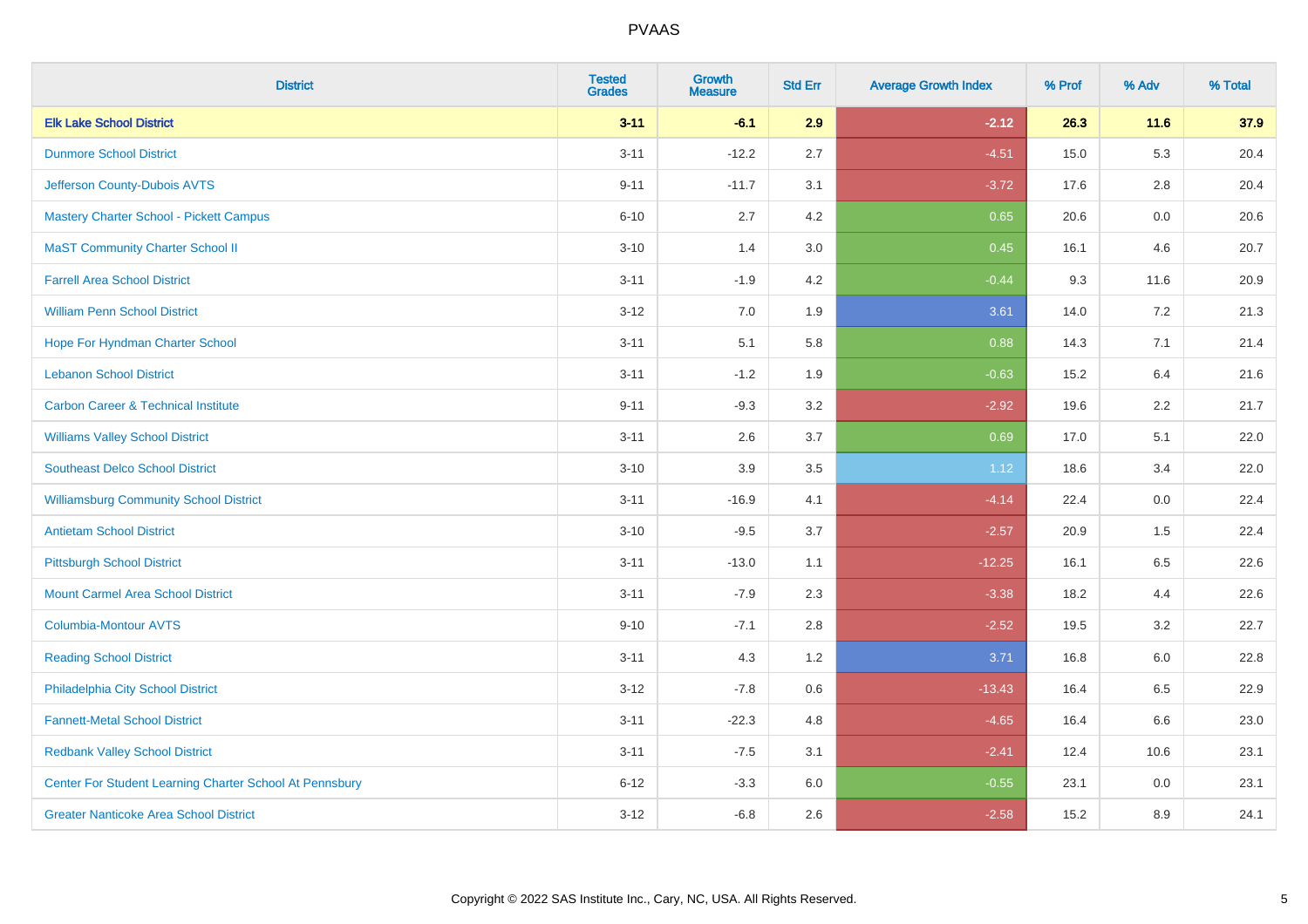| <b>District</b>                                | <b>Tested</b><br><b>Grades</b> | <b>Growth</b><br><b>Measure</b> | <b>Std Err</b> | <b>Average Growth Index</b> | % Prof | % Adv | % Total |
|------------------------------------------------|--------------------------------|---------------------------------|----------------|-----------------------------|--------|-------|---------|
| <b>Elk Lake School District</b>                | $3 - 11$                       | $-6.1$                          | 2.9            | $-2.12$                     | 26.3   | 11.6  | 37.9    |
| <b>Tidioute Community Charter School</b>       | $3 - 11$                       | 0.8                             | 4.4            | 0.19                        | 18.1   | 6.9   | 25.0    |
| Maritime Academy Charter School                | $3 - 10$                       | 13.2                            | 3.1            | 4.29                        | 24.0   | 1.3   | 25.3    |
| <b>Mckeesport Area School District</b>         | $3 - 12$                       | 4.6                             | 2.2            | 2.14                        | 21.1   | 4.4   | 25.5    |
| Philadelphia Academy Charter School            | $3 - 11$                       | $-14.7$                         | 2.7            | $-5.42$                     | 21.6   | 3.9   | 25.5    |
| <b>York Academy Regional Charter School</b>    | $3 - 11$                       | $-2.3$                          | 4.4            | $-0.52$                     | 23.5   | 2.0   | 25.5    |
| Jim Thorpe Area School District                | $3 - 11$                       | $-10.9$                         | 2.4            | $-4.48$                     | 19.5   | 6.0   | 25.5    |
| Northern Lebanon School District               | $3 - 11$                       | $-0.7$                          | 2.3            | $-0.29$                     | 18.8   | 6.8   | 25.6    |
| <b>Mount Union Area School District</b>        | $3 - 10$                       | $-2.5$                          | 2.8            | $-0.89$                     | 19.8   | 5.8   | 25.6    |
| <b>Penn Hills School District</b>              | $3 - 11$                       | 0.0                             | 2.4            | 0.02                        | 18.4   | 7.1   | 25.6    |
| <b>Pottstown School District</b>               | $3 - 12$                       | 2.0                             | 2.2            | 0.88                        | 19.4   | 6.2   | 25.6    |
| <b>Mastery Charter School - Hardy Williams</b> | $3 - 11$                       | 6.6                             | 3.0            | 2.21                        | 24.7   | 1.2   | 25.9    |
| Pennsylvania Distance Learning Charter School  | $3 - 12$                       | 6.8                             | 3.4            | 1.99                        | 19.8   | 6.2   | 25.9    |
| Meyersdale Area School District                | $3 - 11$                       | $-16.1$                         | 3.3            | $-4.94$                     | 20.3   | 5.8   | 26.1    |
| South Allegheny School District                | $3 - 11$                       | $-0.9$                          | 3.1            | $-0.30$                     | 23.8   | 2.5   | 26.2    |
| Mastery Charter High School-Lenfest Campus     | $7 - 11$                       | $-1.8$                          | 5.8            | $-0.30$                     | 26.3   | 0.0   | 26.3    |
| <b>New Foundations Charter School</b>          | $3 - 11$                       | 0.6                             | 2.2            | 0.29                        | 22.4   | 4.0   | 26.4    |
| <b>York Co School Of Technology</b>            | $9 - 12$                       | $-10.9$                         | 1.6            | $-6.79$                     | 22.6   | 4.0   | 26.6    |
| <b>Central Cambria School District</b>         | $3 - 11$                       | $-12.7$                         | 2.3            | $-5.61$                     | 19.4   | 7.4   | 26.9    |
| <b>Roberto Clemente Charter School</b>         | $3 - 12$                       | $-3.3$                          | 4.1            | $-0.79$                     | 22.7   | 4.6   | 27.3    |
| <b>Carmichaels Area School District</b>        | $3 - 10$                       | $-7.0$                          | 3.1            | $-2.30$                     | 17.8   | 9.6   | 27.4    |
| <b>Moniteau School District</b>                | $3 - 11$                       | $-11.8$                         | 2.9            | $-4.07$                     | 22.6   | 5.0   | 27.6    |
| <b>Scranton School District</b>                | $3 - 12$                       | $-10.1$                         | 2.5            | $-4.04$                     | 20.0   | 7.7   | 27.7    |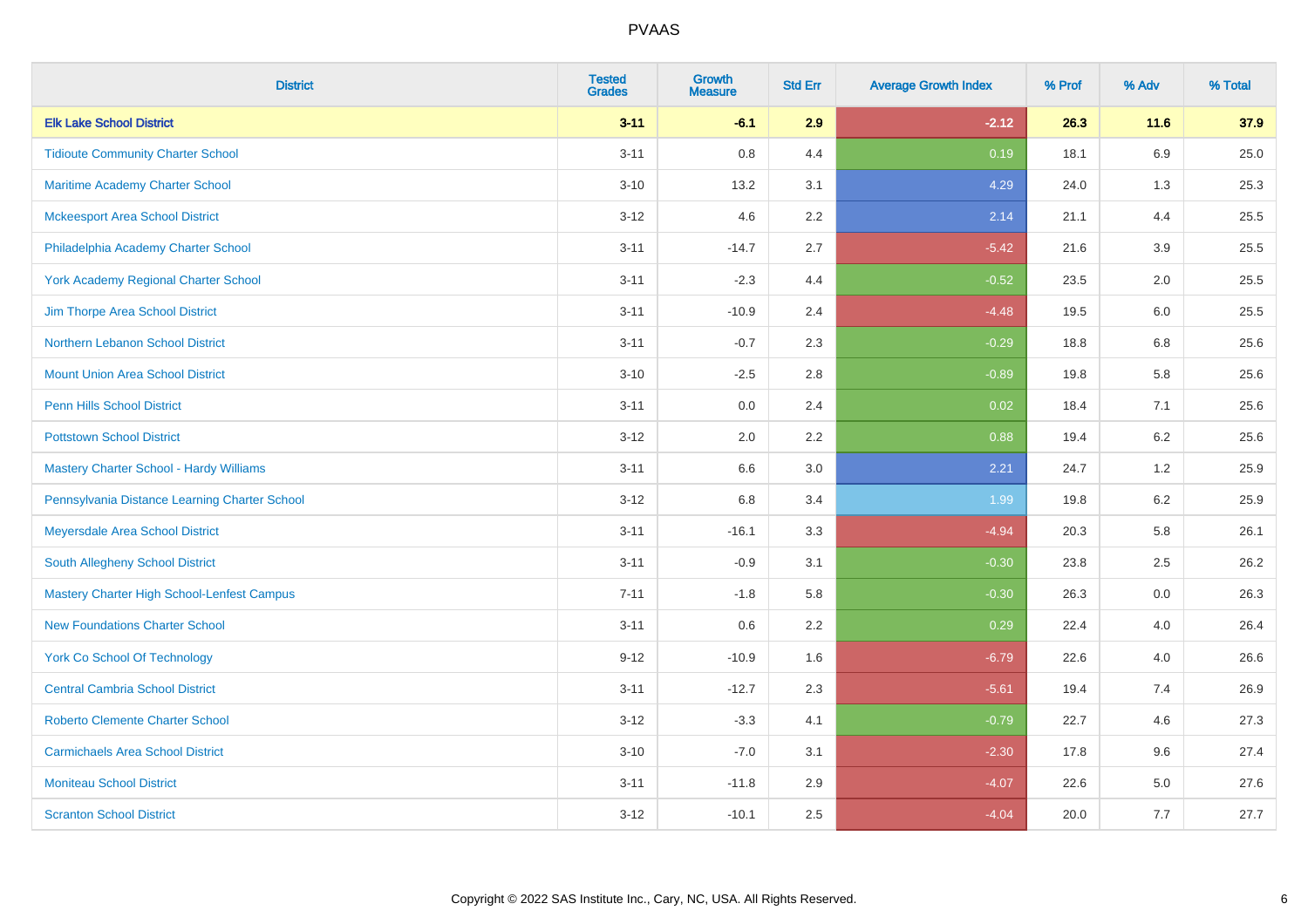| <b>District</b>                                   | <b>Tested</b><br><b>Grades</b> | <b>Growth</b><br><b>Measure</b> | <b>Std Err</b> | <b>Average Growth Index</b> | % Prof | % Adv   | % Total |
|---------------------------------------------------|--------------------------------|---------------------------------|----------------|-----------------------------|--------|---------|---------|
| <b>Elk Lake School District</b>                   | $3 - 11$                       | $-6.1$                          | 2.9            | $-2.12$                     | 26.3   | 11.6    | 37.9    |
| Lehigh Valley Academy Regional Charter School     | $3 - 11$                       | $-5.9$                          | 3.0            | $-1.98$                     | 20.0   | 7.7     | 27.7    |
| <b>Northern Cambria School District</b>           | $3 - 11$                       | $-0.3$                          | 3.4            | $-0.09$                     | 26.5   | 1.2     | 27.7    |
| <b>Central Fulton School District</b>             | $3 - 11$                       | $-13.3$                         | 3.2            | $-4.20$                     | 18.1   | 9.7     | 27.8    |
| <b>Penns Manor Area School District</b>           | $3 - 12$                       | $-1.9$                          | 3.5            | $-0.55$                     | 24.2   | 3.8     | 28.0    |
| <b>Blairsville-Saltsburg School District</b>      | $3 - 11$                       | $-7.5$                          | 2.8            | $-2.67$                     | 20.1   | 8.2     | 28.3    |
| <b>Union School District</b>                      | $3 - 12$                       | 2.5                             | 3.7            | 0.69                        | 17.9   | 10.4    | 28.4    |
| <b>East Allegheny School District</b>             | $3 - 11$                       | $-6.4$                          | 3.0            | $-2.11$                     | 21.0   | 7.4     | 28.4    |
| <b>Susq-Cyber Charter School</b>                  | $9 - 11$                       | $-3.2$                          | 5.8            | $-0.54$                     | 23.8   | 4.8     | 28.6    |
| <b>Williamsport Area School District</b>          | $3 - 11$                       | $-11.7$                         | 1.4            | $-8.29$                     | 18.2   | 10.5    | 28.7    |
| <b>Conemaugh Valley School District</b>           | $3 - 12$                       | $-6.3$                          | 4.1            | $-1.54$                     | 23.7   | 5.1     | 28.8    |
| Ambridge Area School District                     | $3 - 12$                       | $-19.4$                         | 2.5            | $-7.64$                     | 23.2   | 5.6     | 28.9    |
| <b>Hanover Public School District</b>             | $3 - 11$                       | $-12.4$                         | 2.7            | $-4.50$                     | 22.7   | $6.2\,$ | 28.9    |
| Pennsylvania Cyber Charter School                 | $3 - 11$                       | 0.6                             | 1.5            | 0.37                        | 20.8   | 8.1     | 28.9    |
| <b>Ferndale Area School District</b>              | $3 - 10$                       | $-1.1$                          | 4.1            | $-0.27$                     | 21.0   | 7.9     | 29.0    |
| <b>Westinghouse Arts Academy Charter School</b>   | $9 - 10$                       | $-6.0$                          | 3.3            | $-1.81$                     | 20.2   | 8.9     | 29.1    |
| <b>Connellsville Area School District</b>         | $3 - 11$                       | $-5.3$                          | 2.0            | $-2.67$                     | 24.2   | 5.0     | 29.1    |
| <b>Environmental Charter School At Frick Park</b> | $3-9$                          | $-6.2$                          | 3.7            | $-1.67$                     | 25.9   | 3.4     | 29.3    |
| <b>Shamokin Area School District</b>              | $3 - 11$                       | $-2.6$                          | 2.5            | $-1.06$                     | 19.6   | 9.8     | 29.3    |
| <b>Dauphin County Technical School</b>            | $9 - 11$                       | $-3.9$                          | 2.3            | $-1.67$                     | 18.3   | 11.1    | 29.3    |
| <b>Hazleton Area School District</b>              | $3 - 11$                       | 6.0                             | 1.6            | 3.85                        | 20.5   | 9.0     | 29.5    |
| <b>Pottsville Area School District</b>            | $3 - 12$                       | $-4.9$                          | 2.1            | $-2.36$                     | 21.8   | 7.9     | 29.6    |
| <b>Mahanoy Area School District</b>               | $3 - 10$                       | $-3.4$                          | 3.1            | $-1.07$                     | 21.4   | 8.6     | 30.0    |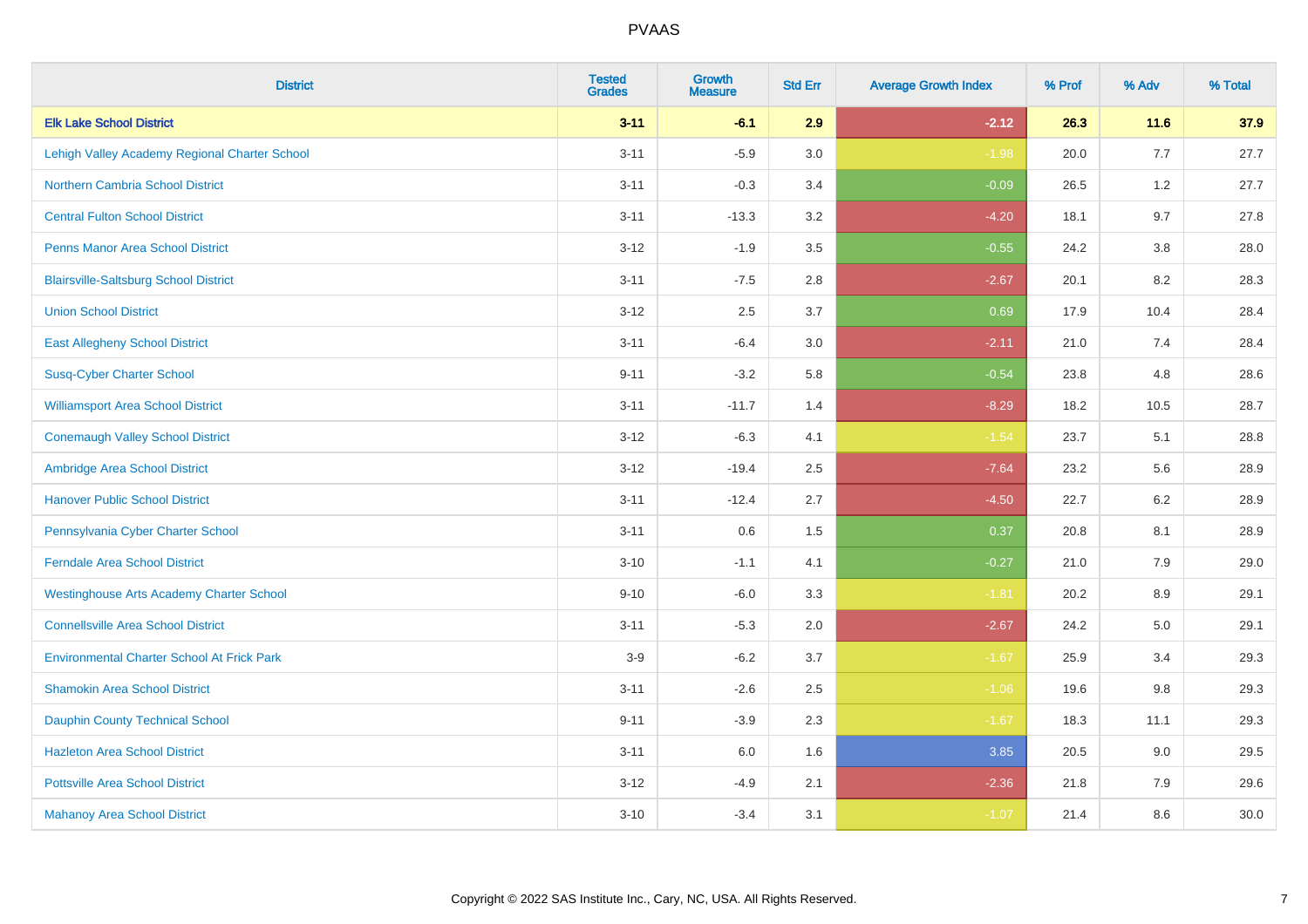| <b>District</b>                            | <b>Tested</b><br><b>Grades</b> | <b>Growth</b><br><b>Measure</b> | <b>Std Err</b> | <b>Average Growth Index</b> | % Prof | % Adv   | % Total  |
|--------------------------------------------|--------------------------------|---------------------------------|----------------|-----------------------------|--------|---------|----------|
| <b>Elk Lake School District</b>            | $3 - 11$                       | $-6.1$                          | 2.9            | $-2.12$                     | 26.3   | 11.6    | 37.9     |
| Insight PA Cyber Charter School            | $3 - 11$                       | $-9.4$                          | 5.8            | $-1.62$                     | 25.6   | 4.6     | 30.2     |
| <b>Carbondale Area School District</b>     | $3 - 10$                       | $-2.8$                          | 3.2            | $-0.87$                     | 27.5   | 2.9     | 30.4     |
| <b>Brownsville Area School District</b>    | $3 - 12$                       | 3.9                             | 3.8            | 1.04                        | 22.0   | $8.5\,$ | $30.5\,$ |
| <b>Trinity Area School District</b>        | $3 - 11$                       | $-8.7$                          | 1.8            | $-4.87$                     | 20.9   | 9.8     | 30.8     |
| <b>East Lycoming School District</b>       | $3 - 11$                       | $-10.9$                         | 2.1            | $-5.08$                     | 22.5   | 8.2     | 30.8     |
| Jeannette City School District             | $3 - 11$                       | $-0.7$                          | 3.4            | $-0.20$                     | 26.8   | 4.1     | 30.9     |
| <b>Bristol Borough School District</b>     | $3 - 12$                       | $-5.9$                          | 2.9            | $-2.00$                     | 27.8   | 3.3     | 31.1     |
| Lackawanna Trail School District           | $3 - 10$                       | $-11.0$                         | 3.3            | $-3.35$                     | 13.1   | 18.0    | 31.2     |
| <b>Freedom Area School District</b>        | $3 - 11$                       | $-6.3$                          | 3.1            | $-2.04$                     | 22.9   | 8.4     | 31.3     |
| <b>Wyoming Valley West School District</b> | $3 - 11$                       | $-5.5$                          | 2.3            | $-2.38$                     | 22.2   | 9.2     | 31.4     |
| <b>Monessen City School District</b>       | $3 - 10$                       | $-3.9$                          | 5.6            | $-0.69$                     | 21.0   | 10.5    | 31.6     |
| <b>Bethlehem Area School District</b>      | $3 - 11$                       | $-4.5$                          | 1.1            | $-3.91$                     | 20.4   | 11.3    | 31.7     |
| North Schuylkill School District           | $3 - 11$                       | $-4.7$                          | 2.2            | $-2.16$                     | 20.2   | 11.7    | 31.9     |
| Susquehanna Township School District       | $3 - 12$                       | 3.9                             | 2.7            | 1.45                        | 19.0   | 13.1    | 32.0     |
| <b>Juniata Valley School District</b>      | $3 - 11$                       | 1.6                             | 3.2            | 0.51                        | 23.1   | 9.4     | 32.5     |
| <b>Cheltenham School District</b>          | $3 - 11$                       | $-17.6$                         | 2.0            | $-8.74$                     | 24.4   | 8.3     | 32.6     |
| <b>Wattsburg Area School District</b>      | $3 - 11$                       | 1.0                             | 2.7            | 0.36                        | 20.4   | 12.4    | 32.7     |
| <b>West York Area School District</b>      | $3 - 12$                       | $-9.8$                          | 2.7            | $-3.57$                     | 21.9   | 10.9    | 32.8     |
| <b>Corry Area School District</b>          | $3 - 11$                       | $-6.8$                          | 2.3            | $-3.01$                     | 24.0   | 8.8     | 32.8     |
| <b>Chartiers-Houston School District</b>   | $3 - 10$                       | $-16.5$                         | 3.5            | $-4.79$                     | 26.3   | 6.6     | 32.9     |
| <b>Carlynton School District</b>           | $3 - 11$                       | $-2.0$                          | 3.2            | $-0.62$                     | 27.9   | 5.2     | 33.1     |
| <b>Forbes Road School District</b>         | $3 - 11$                       | $-11.5$                         | 4.7            | $-2.43$                     | 23.1   | 10.3    | 33.3     |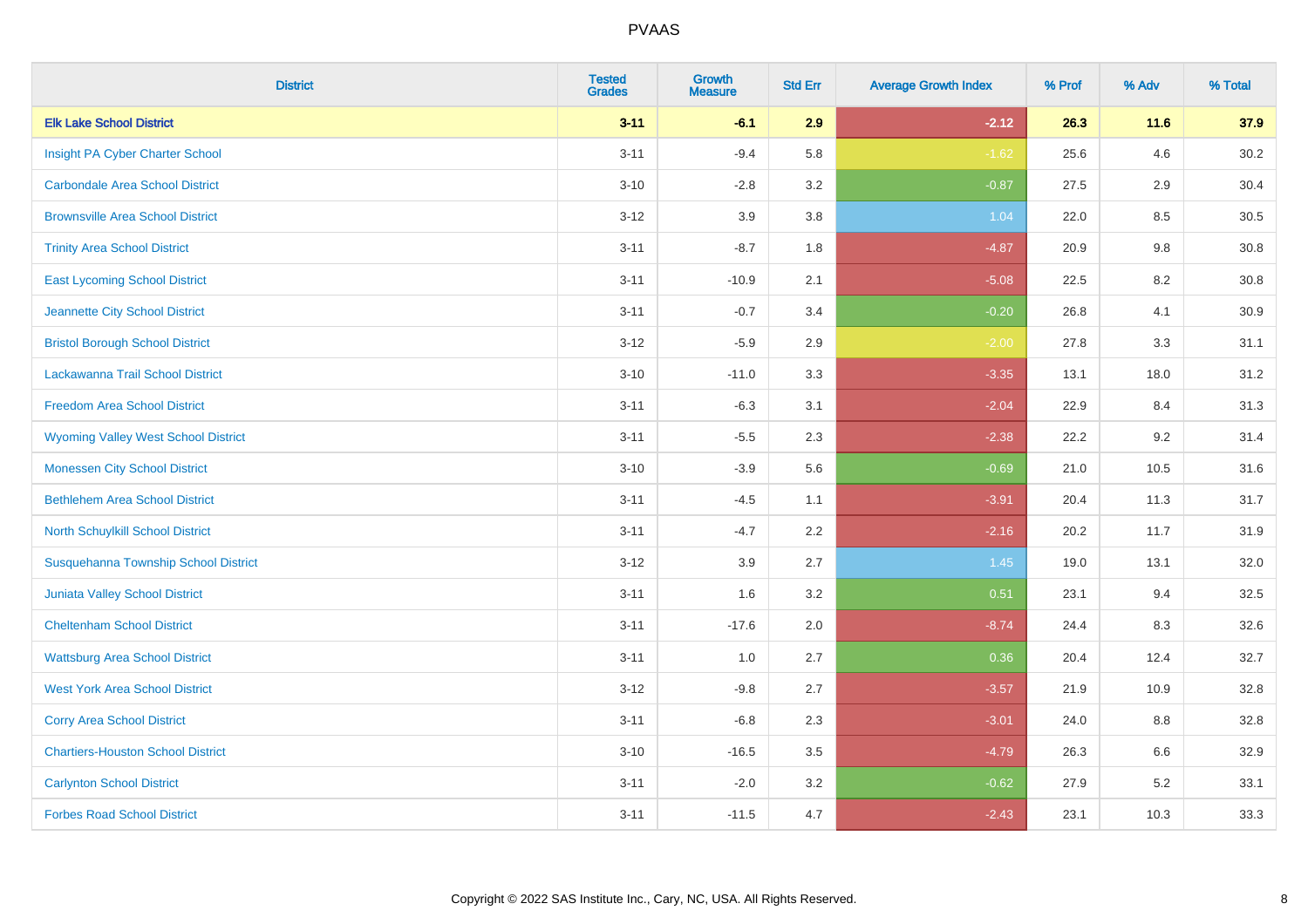| <b>District</b>                                | <b>Tested</b><br><b>Grades</b> | <b>Growth</b><br><b>Measure</b> | <b>Std Err</b> | <b>Average Growth Index</b> | % Prof | % Adv  | % Total |
|------------------------------------------------|--------------------------------|---------------------------------|----------------|-----------------------------|--------|--------|---------|
| <b>Elk Lake School District</b>                | $3 - 11$                       | $-6.1$                          | 2.9            | $-2.12$                     | 26.3   | $11.6$ | 37.9    |
| <b>Titusville Area School District</b>         | $3 - 11$                       | $-5.0$                          | 2.5            | $-1.98$                     | 26.5   | 6.8    | 33.3    |
| <b>Harmony Area School District</b>            | $3 - 10$                       | $-5.7$                          | 5.0            | $-1.13$                     | 33.3   | 0.0    | 33.3    |
| <b>Berwick Area School District</b>            | $3 - 11$                       | $-6.9$                          | 2.4            | $-2.84$                     | 22.3   | 11.5   | 33.8    |
| Schuylkill Haven Area School District          | $3 - 11$                       | $-5.3$                          | 2.7            | $-1.96$                     | 22.2   | 11.6   | 33.8    |
| <b>Forest Area School District</b>             | $3 - 11$                       | $-1.8$                          | 4.7            | $-0.37$                     | 18.9   | 15.1   | 34.0    |
| <b>Interboro School District</b>               | $3 - 12$                       | $-8.4$                          | 2.0            | $-4.27$                     | 27.6   | 6.4    | 34.1    |
| <b>Milton Area School District</b>             | $3 - 11$                       | $-10.1$                         | 2.5            | $-4.04$                     | 23.0   | 11.3   | 34.2    |
| <b>Marion Center Area School District</b>      | $3 - 10$                       | 0.8                             | 2.9            | 0.27                        | 23.3   | 11.1   | 34.4    |
| <b>Millersburg Area School District</b>        | $3 - 11$                       | $-6.6$                          | 3.4            | $-1.92$                     | 24.1   | 10.3   | 34.5    |
| Lehigh Valley Charter High School For The Arts | $9 - 10$                       | $-11.8$                         | 2.5            | $-4.76$                     | 28.9   | 5.7    | 34.6    |
| <b>Tulpehocken Area School District</b>        | $3 - 12$                       | 1.0                             | 4.9            | 0.20                        | 11.5   | 23.1   | 34.6    |
| Jefferson-Morgan School District               | $3 - 10$                       | $-12.0$                         | 3.9            | $-3.09$                     | 28.6   | 6.1    | 34.7    |
| <b>Forest City Regional School District</b>    | $3 - 12$                       | $-1.2$                          | 3.6            | $-0.33$                     | 26.5   | 8.2    | 34.7    |
| <b>Towanda Area School District</b>            | $3 - 11$                       | $-4.0$                          | 2.6            | $-1.52$                     | 24.8   | 9.9    | 34.8    |
| <b>Southern Fulton School District</b>         | $3 - 11$                       | $-5.1$                          | 4.0            | $-1.29$                     | 21.7   | 13.0   | 34.8    |
| <b>Bensalem Township School District</b>       | $3 - 11$                       | 1.0                             | 1.6            | 0.63                        | 24.3   | 10.7   | 34.9    |
| <b>Eastern Lebanon County School District</b>  | $3 - 11$                       | 4.0                             | 2.1            | 1.89                        | 23.5   | 11.5   | 35.0    |
| East Stroudsburg Area School District          | $3 - 11$                       | $-4.9$                          | 1.4            | $-3.38$                     | 22.7   | 12.5   | 35.2    |
| <b>Cranberry Area School District</b>          | $3 - 12$                       | $-0.9$                          | 3.1            | $-0.29$                     | 25.5   | 9.7    | 35.2    |
| <b>Commodore Perry School District</b>         | $3 - 11$                       | $-10.4$                         | 4.5            | $-2.30$                     | 29.4   | 5.9    | 35.3    |
| <b>Ellwood City Area School District</b>       | $3 - 11$                       | $-12.5$                         | 3.1            | $-4.00$                     | 26.7   | 8.7    | 35.4    |
| <b>Laurel Highlands School District</b>        | $3 - 11$                       | $-3.8$                          | 2.3            | $-1.63$                     | 20.9   | 14.6   | 35.4    |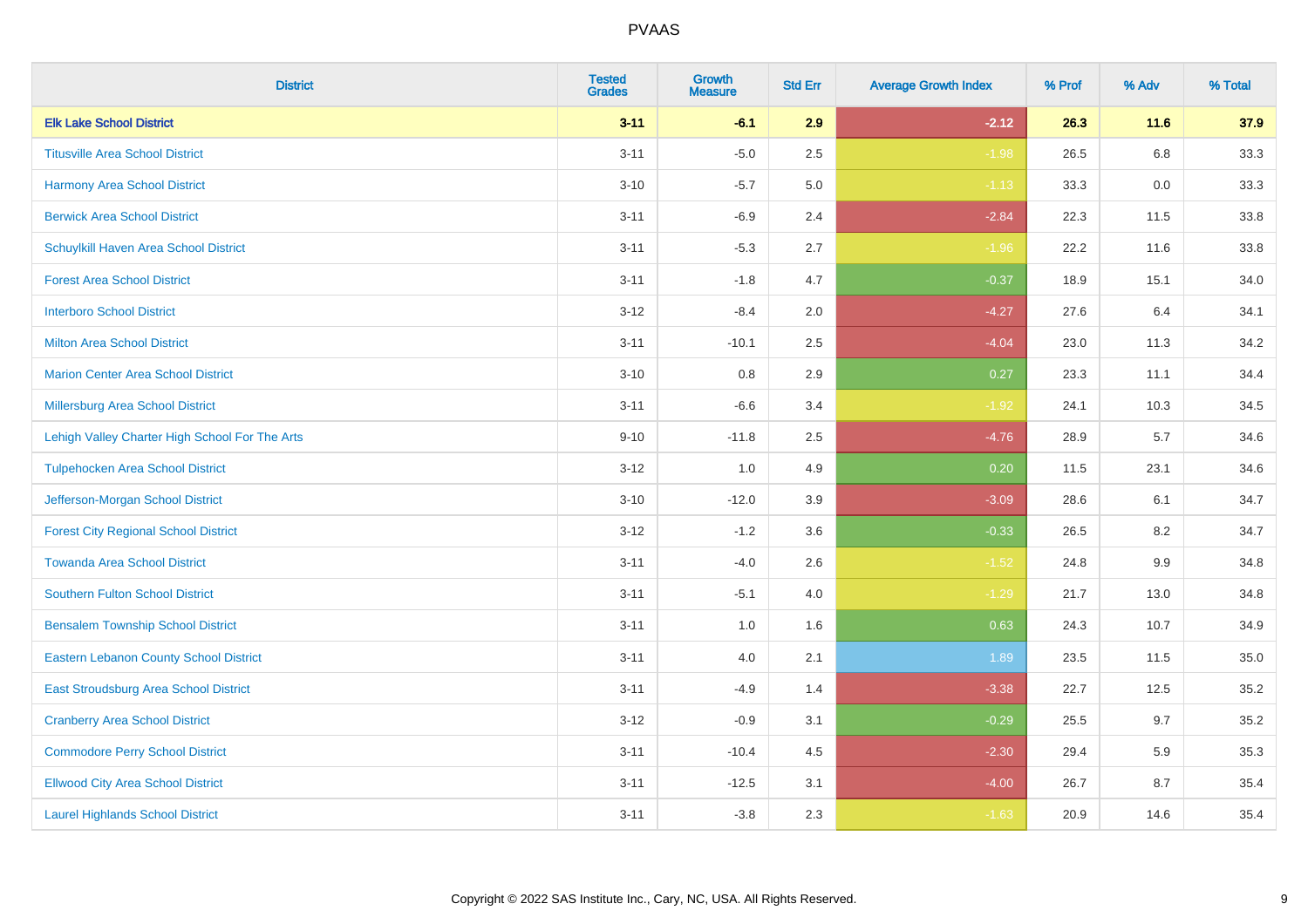| <b>District</b>                           | <b>Tested</b><br><b>Grades</b> | <b>Growth</b><br><b>Measure</b> | <b>Std Err</b> | <b>Average Growth Index</b> | % Prof | % Adv  | % Total |
|-------------------------------------------|--------------------------------|---------------------------------|----------------|-----------------------------|--------|--------|---------|
| <b>Elk Lake School District</b>           | $3 - 11$                       | $-6.1$                          | 2.9            | $-2.12$                     | 26.3   | $11.6$ | 37.9    |
| <b>Northeast Bradford School District</b> | $3 - 10$                       | $-5.0$                          | 3.7            | $-1.35$                     | 30.6   | 4.8    | 35.5    |
| <b>Somerset Area School District</b>      | $3 - 11$                       | $-7.6$                          | 2.4            | $-3.17$                     | 21.0   | 14.5   | 35.5    |
| <b>Upper Darby School District</b>        | $3 - 12$                       | 11.2                            | 1.4            | 8.28                        | 23.8   | 11.8   | 35.6    |
| <b>Panther Valley School District</b>     | $3-12$                         | $-13.3$                         | 3.2            | $-4.10$                     | 31.5   | 4.1    | 35.6    |
| <b>Centennial School District</b>         | $3 - 10$                       | 1.5                             | 1.5            | 0.98                        | 23.6   | 12.4   | 36.0    |
| <b>Brentwood Borough School District</b>  | $3 - 11$                       | 1.3                             | 3.0            | 0.44                        | 20.2   | 16.0   | 36.2    |
| <b>Mercer Area School District</b>        | $3 - 11$                       | 2.2                             | 3.1            | 0.70                        | 24.4   | 11.8   | 36.2    |
| <b>Mid Valley School District</b>         | $3 - 10$                       | $-11.1$                         | 2.7            | $-4.07$                     | 28.3   | 8.1    | 36.4    |
| <b>Reynolds School District</b>           | $3 - 10$                       | $-3.0$                          | 3.5            | $-0.87$                     | 27.3   | 9.1    | 36.4    |
| <b>Warren County School District</b>      | $3 - 11$                       | $-0.1$                          | 1.6            | $-0.06$                     | 26.7   | 9.7    | 36.4    |
| <b>Franklin Area School District</b>      | $3 - 11$                       | $-3.7$                          | 2.6            | $-1.43$                     | 30.5   | 5.9    | 36.4    |
| <b>Big Spring School District</b>         | $3 - 11$                       | $-9.8$                          | 2.3            | $-4.32$                     | 23.6   | 12.9   | 36.5    |
| <b>Montgomery Area School District</b>    | $3 - 11$                       | $-5.8$                          | 3.2            | $-1.83$                     | 25.0   | 11.5   | 36.5    |
| Southern Tioga School District            | $3 - 11$                       | $-0.1$                          | 2.8            | $-0.03$                     | 26.3   | 10.3   | 36.6    |
| <b>Greenville Area School District</b>    | $3 - 11$                       | $-13.2$                         | 3.0            | $-4.45$                     | 32.1   | 4.6    | 36.7    |
| <b>Canton Area School District</b>        | $3 - 11$                       | 8.4                             | 2.9            | 2.92                        | 13.8   | 23.0   | 36.8    |
| <b>Bethlehem-Center School District</b>   | $3 - 10$                       | 2.1                             | 3.5            | 0.59                        | 32.3   | 4.6    | 36.9    |
| <b>Salisbury Township School District</b> | $3 - 11$                       | 5.8                             | 3.6            | 1.62                        | 24.4   | 12.6   | 37.0    |
| <b>Ringgold School District</b>           | $3 - 11$                       | 2.9                             | 2.2            | 1.32                        | 23.8   | 13.3   | 37.1    |
| <b>Minersville Area School District</b>   | $3 - 11$                       | $-2.9$                          | 3.4            | $-0.86$                     | 27.4   | 9.7    | 37.1    |
| <b>Conneaut School District</b>           | $3 - 12$                       | $-2.3$                          | 2.6            | $-0.91$                     | 27.4   | 9.7    | 37.1    |
| <b>Easton Area School District</b>        | $3-12$                         | 6.3                             | 1.3            | 4.91                        | 24.1   | 13.0   | 37.1    |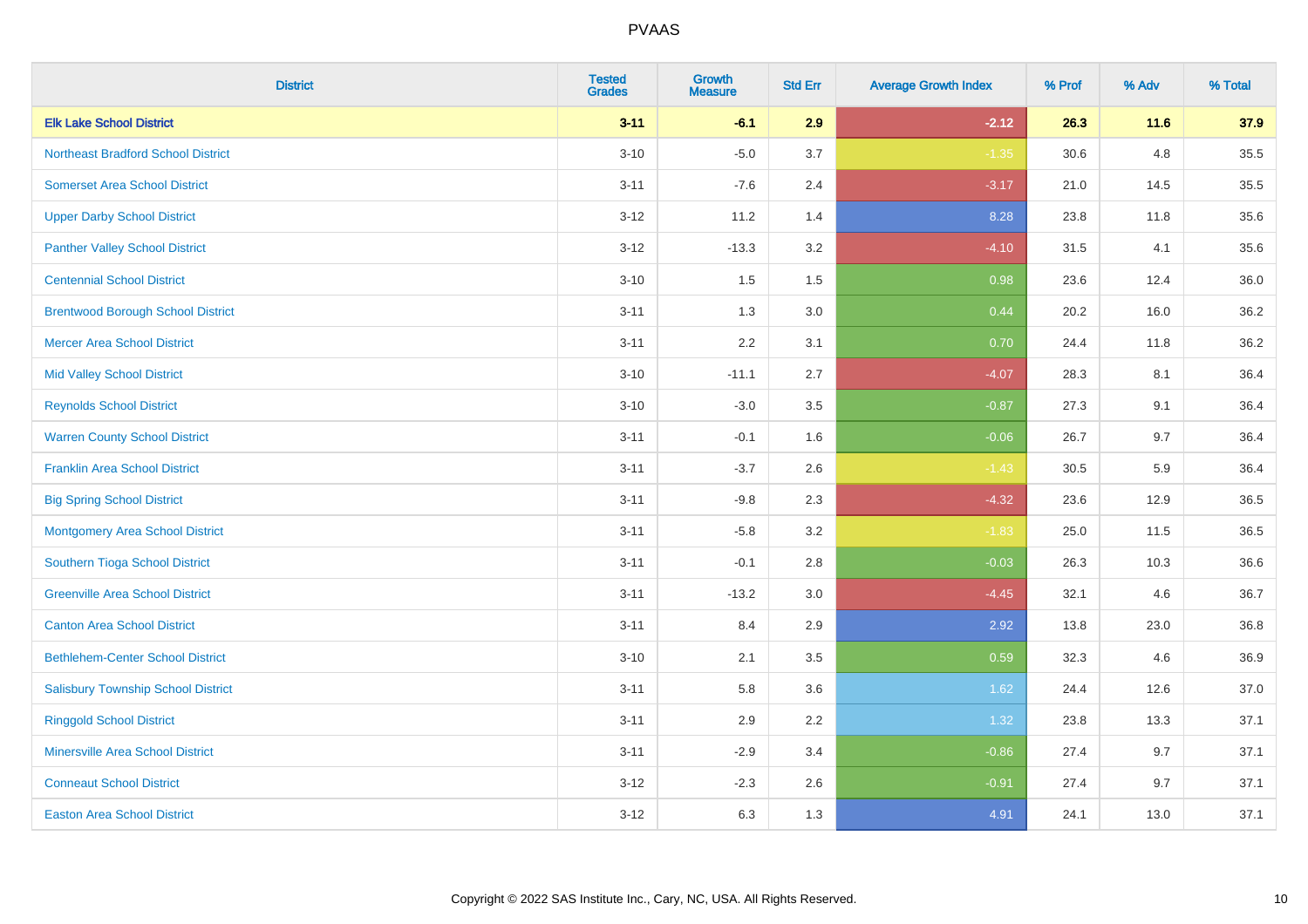| <b>District</b>                            | <b>Tested</b><br><b>Grades</b> | <b>Growth</b><br><b>Measure</b> | <b>Std Err</b> | <b>Average Growth Index</b> | % Prof | % Adv  | % Total |
|--------------------------------------------|--------------------------------|---------------------------------|----------------|-----------------------------|--------|--------|---------|
| <b>Elk Lake School District</b>            | $3 - 11$                       | $-6.1$                          | 2.9            | $-2.12$                     | 26.3   | 11.6   | 37.9    |
| <b>Butler Area School District</b>         | $3 - 11$                       | $-14.1$                         | 1.5            | $-9.60$                     | 26.4   | 11.1   | 37.5    |
| <b>Moshannon Valley School District</b>    | $3 - 10$                       | $-5.1$                          | 4.6            | $-1.12$                     | 25.0   | 12.5   | 37.5    |
| <b>Deer Lakes School District</b>          | $3 - 11$                       | $-10.0$                         | 2.5            | $-4.02$                     | 27.7   | 9.9    | 37.6    |
| Southern Huntingdon County School District | $3 - 11$                       | $-5.9$                          | 3.4            | $-1.76$                     | 32.8   | 4.9    | 37.7    |
| <b>Riverside School District</b>           | $3 - 11$                       | $-6.2$                          | 2.7            | $-2.33$                     | 20.8   | 17.0   | 37.7    |
| <b>Yough School District</b>               | $3 - 10$                       | $-6.2$                          | 2.7            | $-2.27$                     | 28.9   | 8.8    | 37.7    |
| <b>Port Allegany School District</b>       | $3 - 11$                       | 6.5                             | 3.7            | 1.74                        | 26.4   | 11.3   | 37.7    |
| <b>Wellsboro Area School District</b>      | $3 - 11$                       | $-6.3$                          | 3.0            | $-2.08$                     | 24.4   | 13.4   | 37.8    |
| <b>Elk Lake School District</b>            | $3 - 11$                       | $-6.1$                          | 2.9            | $-2.12$                     | 26.3   | $11.6$ | 37.9    |
| <b>Governor Mifflin School District</b>    | $3 - 11$                       | $-4.4$                          | 1.6            | $-2.69$                     | 30.3   | 7.7    | 38.0    |
| <b>Cambria Heights School District</b>     | $3 - 10$                       | $-6.2$                          | 2.9            | $-2.11$                     | 25.0   | 13.0   | 38.0    |
| <b>Chartiers Valley School District</b>    | $3 - 11$                       | $-9.1$                          | 2.1            | $-4.23$                     | 20.7   | 17.4   | 38.0    |
| <b>Central Dauphin School District</b>     | $3 - 11$                       | $-5.2$                          | 1.2            | $-4.24$                     | 29.3   | 8.7    | 38.0    |
| <b>Charleroi School District</b>           | $3 - 11$                       | $-4.3$                          | 2.7            | $-1.55$                     | 22.2   | 15.9   | 38.1    |
| <b>Bucks County Technical High School</b>  | $9 - 10$                       | $-2.9$                          | 2.2            | $-1.29$                     | 27.7   | 10.4   | 38.2    |
| Catasauqua Area School District            | $3 - 12$                       | $-7.3$                          | 2.8            | $-2.58$                     | 27.1   | 11.2   | 38.3    |
| <b>Bangor Area School District</b>         | $3 - 12$                       | $-1.2$                          | 2.0            | $-0.60$                     | 25.8   | 12.7   | 38.5    |
| <b>Southeastern Greene School District</b> | $3 - 10$                       | $-2.3$                          | 4.4            | $-0.53$                     | 29.0   | 9.7    | 38.7    |
| Philipsburg-Osceola Area School District   | $3 - 11$                       | 4.1                             | 3.0            | 1.37                        | 22.5   | 16.2   | 38.8    |
| <b>Pottsgrove School District</b>          | $3 - 11$                       | $-5.5$                          | 2.0            | $-2.78$                     | 28.6   | 10.3   | 38.8    |
| Salisbury-Elk Lick School District         | $3 - 11$                       | $-8.4$                          | 5.8            | $-1.45$                     | 33.3   | 5.6    | 38.9    |
| <b>Blue Ridge School District</b>          | $3 - 11$                       | 8.3                             | 3.7            | 2.24                        | 29.6   | 9.3    | 38.9    |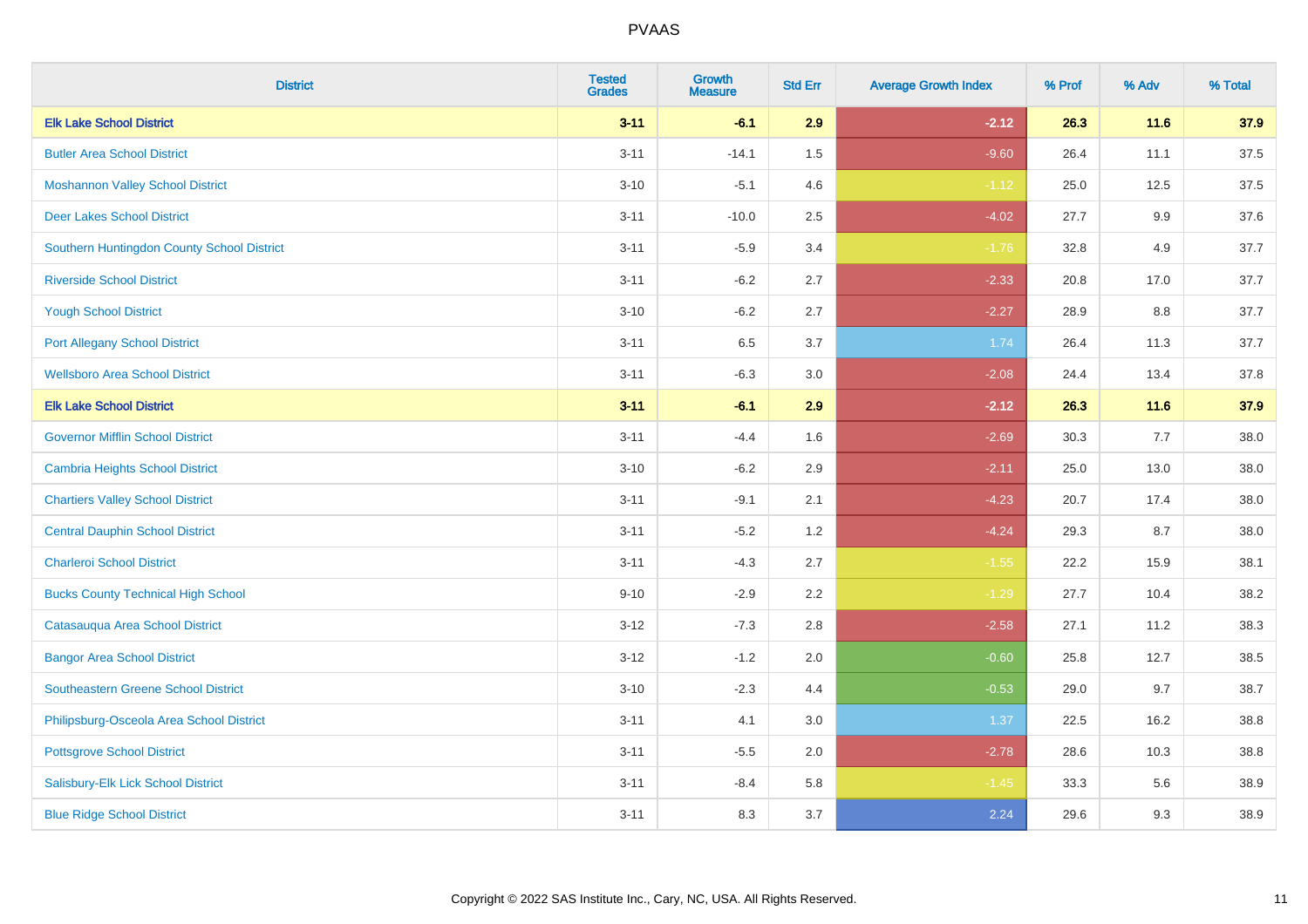| <b>District</b>                               | <b>Tested</b><br><b>Grades</b> | <b>Growth</b><br><b>Measure</b> | <b>Std Err</b> | <b>Average Growth Index</b> | % Prof | % Adv | % Total |
|-----------------------------------------------|--------------------------------|---------------------------------|----------------|-----------------------------|--------|-------|---------|
| <b>Elk Lake School District</b>               | $3 - 11$                       | $-6.1$                          | 2.9            | $-2.12$                     | 26.3   | 11.6  | 37.9    |
| <b>Pleasant Valley School District</b>        | $3 - 11$                       | $-3.3$                          | 1.8            | $-1.80$                     | 28.5   | 10.4  | 39.0    |
| <b>Uniontown Area School District</b>         | $3 - 11$                       | $-2.8$                          | 3.1            | $-0.91$                     | 31.7   | 7.3   | 39.0    |
| <b>Forest Hills School District</b>           | $3 - 11$                       | 1.8                             | 2.5            | 0.71                        | 28.8   | 10.3  | 39.1    |
| Penn-Delco School District                    | $3 - 11$                       | 1.3                             | 1.8            | 0.75                        | 26.5   | 12.6  | 39.1    |
| <b>Shikellamy School District</b>             | $3 - 10$                       | $-8.3$                          | 2.4            | $-3.42$                     | 20.8   | 18.5  | 39.2    |
| Selinsgrove Area School District              | $3 - 12$                       | $-5.7$                          | 2.1            | $-2.74$                     | 25.4   | 13.9  | 39.2    |
| <b>Troy Area School District</b>              | $3 - 10$                       | $-4.7$                          | 3.2            | $-1.46$                     | 22.8   | 16.5  | 39.2    |
| Northern Lehigh School District               | $3 - 12$                       | 6.1                             | 2.5            | 2.42                        | 21.4   | 18.0  | 39.3    |
| <b>Chambersburg Area School District</b>      | $3 - 11$                       | $-5.6$                          | 1.3            | $-4.42$                     | 24.2   | 15.2  | 39.4    |
| <b>Cameron County School District</b>         | $3-12$                         | $-5.0$                          | 4.4            | $-1.12$                     | 34.9   | 4.8   | 39.7    |
| <b>Ligonier Valley School District</b>        | $3 - 11$                       | $-10.8$                         | 3.1            | $-3.43$                     | 34.1   | 5.8   | 39.9    |
| <b>Tri-Valley School District</b>             | $3 - 10$                       | $-2.7$                          | 3.9            | $-0.69$                     | 31.0   | 9.5   | 40.5    |
| <b>Union City Area School District</b>        | $3 - 12$                       | $-8.7$                          | 3.3            | $-2.59$                     | 29.7   | 10.9  | 40.6    |
| <b>Susquehanna Community School District</b>  | $3 - 11$                       | $-4.5$                          | 3.8            | $-1.19$                     | 31.9   | 8.8   | 40.7    |
| <b>Derry Area School District</b>             | $3 - 11$                       | $-11.8$                         | 2.6            | $-4.53$                     | 34.8   | 6.1   | 40.9    |
| Lehigh Career & Technical Institute           | $10 - 12$                      | $-0.7$                          | 6.3            | $-0.11$                     | 36.4   | 4.6   | 40.9    |
| <b>Keystone Oaks School District</b>          | $3 - 11$                       | $-7.2$                          | 2.3            | $-3.14$                     | 30.0   | 11.1  | 41.0    |
| <b>Weatherly Area School District</b>         | $3 - 11$                       | $-5.8$                          | 4.0            | $-1.44$                     | 32.1   | 8.9   | 41.1    |
| <b>Shanksville-Stonycreek School District</b> | $3 - 10$                       | $-8.6$                          | 5.5            | $-1.55$                     | 17.6   | 23.5  | 41.2    |
| <b>Kiski Area School District</b>             | $3 - 11$                       | $-4.0$                          | 2.0            | $-1.99$                     | 23.1   | 18.2  | 41.3    |
| <b>Purchase Line School District</b>          | $3 - 12$                       | 4.3                             | 3.3            | 1.30                        | 32.3   | 9.0   | 41.4    |
| <b>Pittston Area School District</b>          | $3 - 11$                       | $-8.2$                          | 2.2            | $-3.75$                     | 26.7   | 14.8  | 41.5    |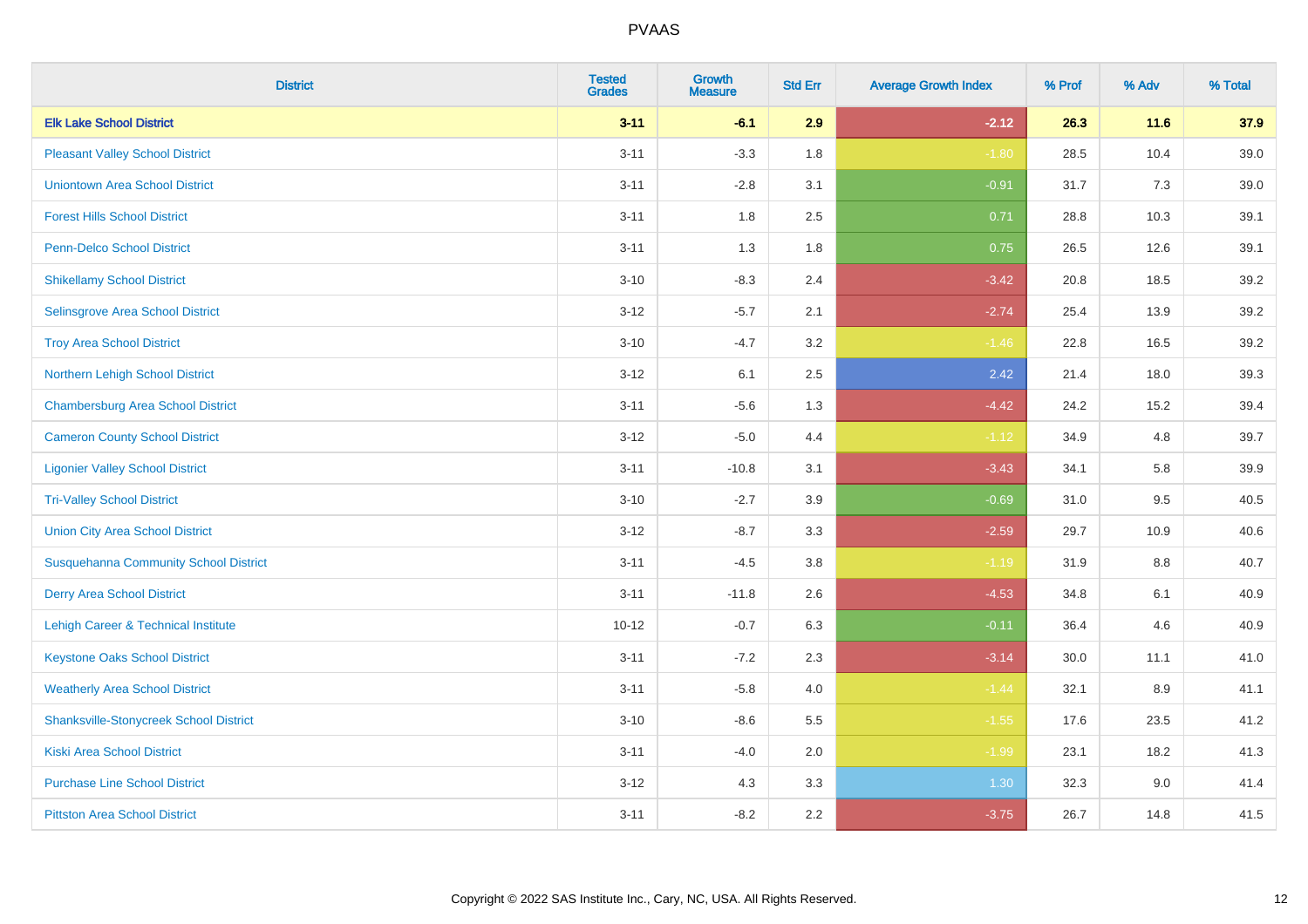| <b>District</b>                                    | <b>Tested</b><br><b>Grades</b> | <b>Growth</b><br><b>Measure</b> | <b>Std Err</b> | <b>Average Growth Index</b> | % Prof | % Adv | % Total |
|----------------------------------------------------|--------------------------------|---------------------------------|----------------|-----------------------------|--------|-------|---------|
| <b>Elk Lake School District</b>                    | $3 - 11$                       | $-6.1$                          | 2.9            | $-2.12$                     | 26.3   | 11.6  | 37.9    |
| <b>Wyoming Area School District</b>                | $3 - 10$                       | $-5.5$                          | 2.5            | $-2.21$                     | 32.0   | 9.6   | 41.6    |
| <b>West Middlesex Area School District</b>         | $3 - 10$                       | $-7.4$                          | 3.5            | $-2.11$                     | 32.0   | 9.6   | 41.6    |
| <b>Northern Potter School District</b>             | $3 - 12$                       | $6.8\,$                         | 4.6            | 1.48                        | 30.6   | 11.1  | 41.7    |
| <b>Old Forge School District</b>                   | $3 - 12$                       | $-11.3$                         | 3.1            | $-3.62$                     | 28.6   | 13.2  | 41.8    |
| <b>School Lane Charter School</b>                  | $3 - 11$                       | 2.6                             | 3.6            | 0.72                        | 23.1   | 18.7  | 41.8    |
| <b>Keystone Central School District</b>            | $3 - 11$                       | 3.6                             | 1.8            | 2.04                        | 27.1   | 14.6  | 41.8    |
| <b>Juniata County School District</b>              | $3 - 12$                       | 7.7                             | 2.0            | 3.81                        | 22.9   | 18.9  | 41.8    |
| <b>Collegium Charter School</b>                    | $3 - 10$                       | 21.2                            | 2.6            | 8.18                        | 25.4   | 16.4  | 41.8    |
| Northern Tioga School District                     | $3 - 12$                       | $6.8\,$                         | 2.6            | 2.64                        | 25.0   | 16.9  | 41.9    |
| <b>Neshannock Township School District</b>         | $3 - 10$                       | $-12.5$                         | 2.7            | $-4.73$                     | 29.0   | 13.0  | 42.0    |
| <b>Mount Pleasant Area School District</b>         | $3 - 11$                       | $-5.4$                          | 2.3            | $-2.37$                     | 33.3   | 8.7   | 42.0    |
| <b>Oxford Area School District</b>                 | $3 - 11$                       | $-3.1$                          | 1.8            | $-1.77$                     | 27.5   | 14.5  | 42.0    |
| <b>Avella Area School District</b>                 | $3 - 12$                       | 1.6                             | 4.7            | 0.34                        | 34.8   | 7.2   | 42.0    |
| <b>Grove City Area School District</b>             | $3 - 12$                       | $-8.8$                          | 2.3            | $-3.89$                     | 25.6   | 16.4  | 42.0    |
| <b>Crawford Central School District</b>            | $3 - 11$                       | 5.7                             | 2.1            | 2.71                        | 26.4   | 15.8  | 42.1    |
| Oil City Area School District                      | $3 - 11$                       | 8.6                             | 2.4            | 3.56                        | 29.1   | 13.1  | 42.2    |
| <b>Solanco School District</b>                     | $3 - 11$                       | 2.2                             | 1.8            | 1.18                        | 27.2   | 15.0  | 42.3    |
| <b>Northgate School District</b>                   | $3 - 11$                       | $-3.0$                          | 3.4            | $-0.85$                     | 35.6   | 6.8   | 42.4    |
| <b>Commonwealth Charter Academy Charter School</b> | $3 - 10$                       | 4.2                             | 1.6            | 2.68                        | 27.0   | 15.6  | 42.5    |
| <b>Conrad Weiser Area School District</b>          | $3 - 11$                       | 7.1                             | 2.1            | 3.34                        | 28.2   | 14.4  | 42.6    |
| <b>New Brighton Area School District</b>           | $3 - 11$                       | $-2.1$                          | 3.2            | $-0.65$                     | 31.5   | 11.1  | 42.6    |
| <b>Central Greene School District</b>              | $3 - 11$                       | $-0.4$                          | 2.5            | $-0.15$                     | 27.8   | 14.8  | 42.6    |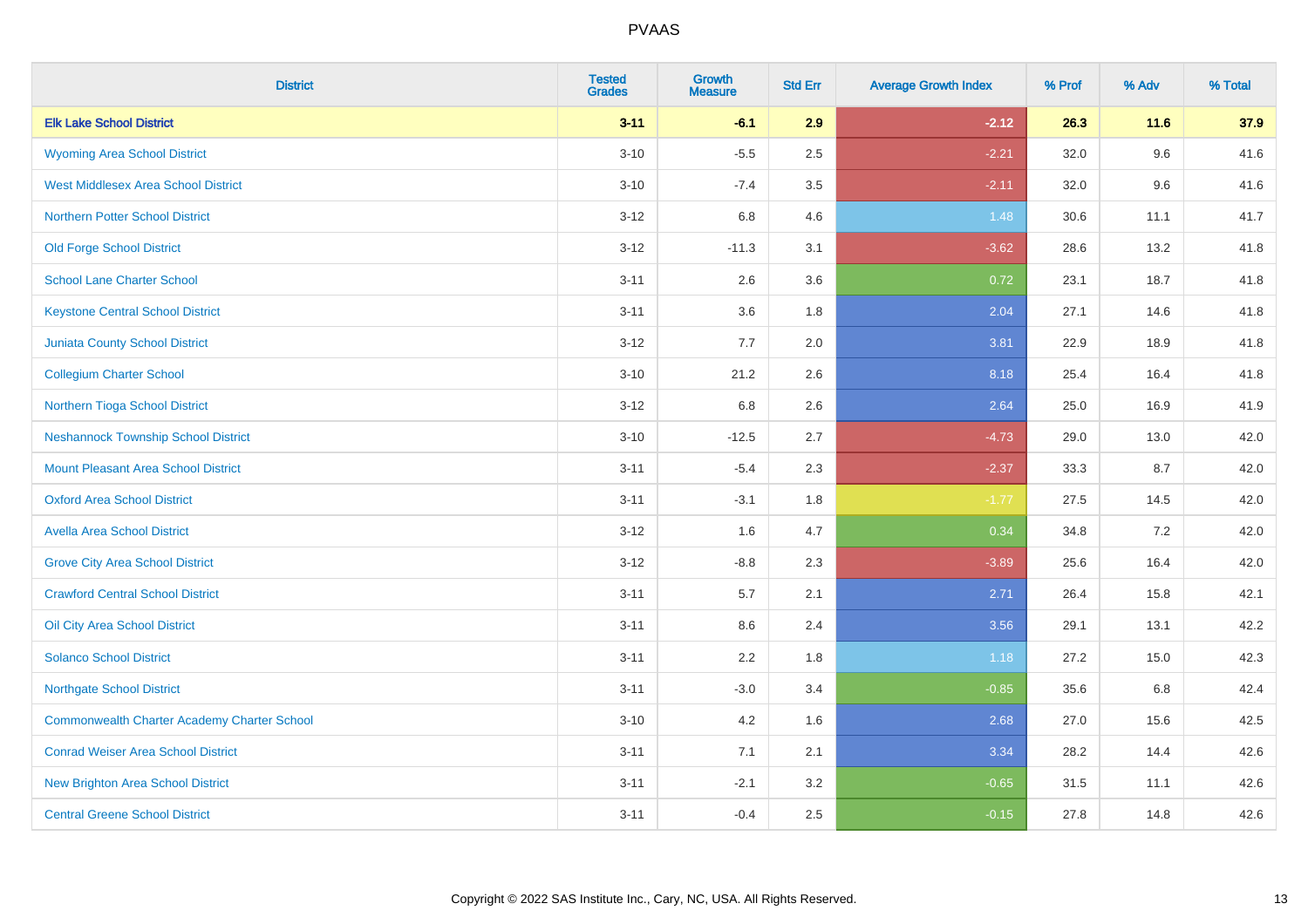| <b>District</b>                             | <b>Tested</b><br><b>Grades</b> | <b>Growth</b><br><b>Measure</b> | <b>Std Err</b> | <b>Average Growth Index</b> | % Prof | % Adv  | % Total |
|---------------------------------------------|--------------------------------|---------------------------------|----------------|-----------------------------|--------|--------|---------|
| <b>Elk Lake School District</b>             | $3 - 11$                       | $-6.1$                          | 2.9            | $-2.12$                     | 26.3   | $11.6$ | 37.9    |
| <b>Leechburg Area School District</b>       | $3 - 11$                       | 7.0                             | 3.9            | 1.79                        | 37.7   | 4.9    | 42.6    |
| <b>Ridley School District</b>               | $3 - 12$                       | 0.3                             | 1.6            | 0.21                        | 32.0   | 10.7   | 42.6    |
| <b>Kennett Consolidated School District</b> | $3 - 11$                       | $-10.4$                         | 1.7            | $-6.27$                     | 28.7   | 14.0   | 42.7    |
| <b>Exeter Township School District</b>      | $3 - 11$                       | $-1.0$                          | 1.7            | $-0.58$                     | 27.2   | 15.6   | 42.8    |
| <b>Altoona Area School District</b>         | $3 - 12$                       | 0.1                             | 1.5            | 0.07                        | 29.0   | 13.8   | 42.8    |
| <b>West Greene School District</b>          | $3 - 11$                       | $-8.1$                          | 3.9            | $-2.08$                     | 31.0   | 11.9   | 42.9    |
| <b>Union Area School District</b>           | $3 - 11$                       | $-6.5$                          | 3.8            | $-1.70$                     | 30.6   | 12.2   | 42.9    |
| <b>Millville Area School District</b>       | $3 - 12$                       | $-5.6$                          | 4.4            | $-1.26$                     | 31.4   | 11.4   | 42.9    |
| <b>Highlands School District</b>            | $3 - 11$                       | $-1.3$                          | $2.3\,$        | $-0.55$                     | 32.6   | 10.5   | 43.0    |
| Northern Bedford County School District     | $3 - 11$                       | $-2.3$                          | 3.3            | $-0.69$                     | 26.2   | 16.9   | 43.1    |
| <b>Penn Cambria School District</b>         | $3 - 11$                       | $-4.5$                          | 2.4            | $-1.86$                     | 27.3   | 15.8   | 43.2    |
| Octorara Area School District               | $3 - 11$                       | $-7.5$                          | 3.2            | $-2.35$                     | 26.1   | 17.0   | 43.2    |
| <b>Allegheny Valley School District</b>     | $3 - 11$                       | $-1.9$                          | 3.9            | $-0.48$                     | 31.8   | 11.4   | 43.2    |
| Southern Columbia Area School District      | $3 - 11$                       | $-8.5$                          | $3.0\,$        | $-2.83$                     | 30.5   | 12.8   | 43.3    |
| <b>Apollo-Ridge School District</b>         | $3 - 12$                       | 9.5                             | 3.0            | 3.23                        | 34.0   | 9.4    | 43.4    |
| <b>Lakeland School District</b>             | $3 - 11$                       | 13.3                            | 2.8            | 4.80                        | 22.2   | 21.2   | 43.4    |
| <b>Northwest Area School District</b>       | $3 - 10$                       | $-3.2$                          | 3.3            | $-0.97$                     | 30.4   | 13.0   | 43.5    |
| <b>Hamburg Area School District</b>         | $3 - 11$                       | 0.6                             | 2.4            | 0.25                        | 28.0   | 15.5   | 43.6    |
| <b>Bentworth School District</b>            | $3 - 11$                       | 7.0                             | 3.0            | 2.36                        | 26.6   | 17.0   | 43.6    |
| <b>Greensburg Salem School District</b>     | $3 - 11$                       | $-6.9$                          | 2.2            | $-3.06$                     | 30.3   | 13.3   | 43.6    |
| <b>Austin Area School District</b>          | $3 - 11$                       | 2.6                             | 6.0            | 0.43                        | 25.0   | 18.8   | 43.8    |
| <b>Pine Grove Area School District</b>      | $3 - 11$                       | $-1.1$                          | 3.0            | $-0.36$                     | 29.5   | 14.3   | 43.8    |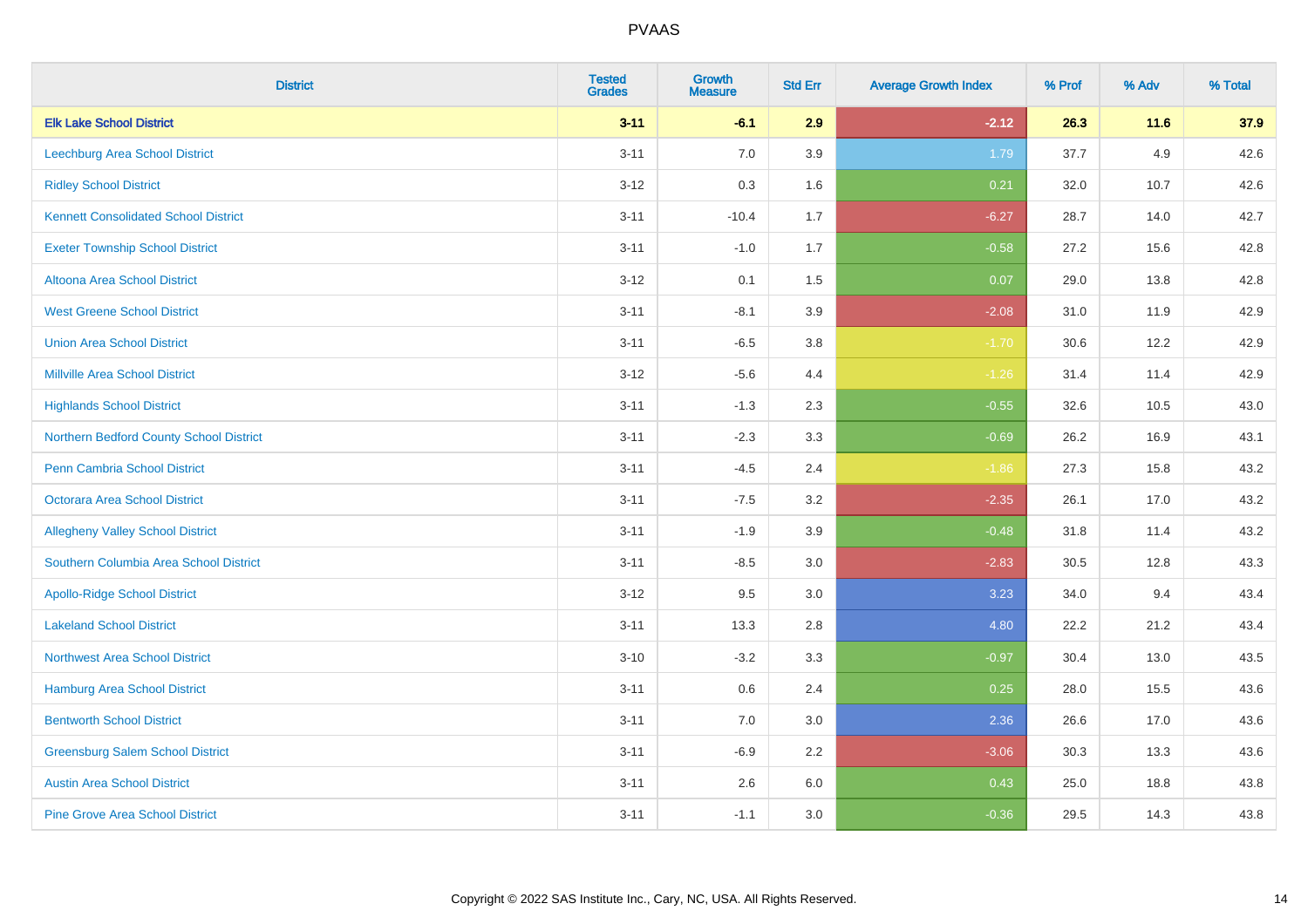| <b>District</b>                          | <b>Tested</b><br><b>Grades</b> | <b>Growth</b><br><b>Measure</b> | <b>Std Err</b> | <b>Average Growth Index</b> | % Prof | % Adv | % Total |
|------------------------------------------|--------------------------------|---------------------------------|----------------|-----------------------------|--------|-------|---------|
| <b>Elk Lake School District</b>          | $3 - 11$                       | $-6.1$                          | 2.9            | $-2.12$                     | 26.3   | 11.6  | 37.9    |
| <b>Agora Cyber Charter School</b>        | $3 - 11$                       | 14.6                            | 2.4            | 6.03                        | 24.7   | 19.5  | 44.2    |
| <b>Chestnut Ridge School District</b>    | $3 - 12$                       | 4.0                             | 2.9            | 1.38                        | 33.2   | 11.0  | 44.2    |
| <b>Susquenita School District</b>        | $3 - 11$                       | $-5.9$                          | 2.6            | $-2.28$                     | 30.6   | 13.9  | 44.4    |
| <b>Smethport Area School District</b>    | $3 - 12$                       | 5.8                             | 3.8            | 1.52                        | 24.6   | 20.0  | 44.6    |
| <b>Fort Cherry School District</b>       | $3 - 10$                       | $-0.7$                          | 3.1            | $-0.21$                     | 30.6   | 14.1  | 44.7    |
| <b>Steel Valley School District</b>      | $3 - 11$                       | 11.1                            | 3.3            | 3.33                        | 34.8   | 10.1  | 44.9    |
| <b>Elizabeth Forward School District</b> | $3 - 11$                       | $-5.5$                          | 2.5            | $-2.25$                     | 32.2   | 12.8  | 45.0    |
| <b>Shaler Area School District</b>       | $3 - 11$                       | $-2.1$                          | 1.8            | $-1.18$                     | 32.0   | 13.0  | 45.0    |
| <b>Clarion Area School District</b>      | $3 - 11$                       | 3.2                             | 3.7            | 0.88                        | 31.7   | 13.3  | 45.0    |
| <b>South Park School District</b>        | $3 - 11$                       | $-8.8$                          | 2.5            | $-3.46$                     | 28.1   | 17.0  | 45.2    |
| Huntingdon Area School District          | $3 - 11$                       | 5.8                             | 2.6            | 2.28                        | 27.8   | 17.4  | 45.2    |
| <b>Upper Perkiomen School District</b>   | $3 - 11$                       | 5.7                             | 1.9            | 3.04                        | 25.4   | 19.9  | 45.4    |
| <b>Burrell School District</b>           | $3 - 11$                       | $-1.5$                          | 3.3            | $-0.44$                     | 27.8   | 17.7  | 45.6    |
| <b>Mohawk Area School District</b>       | $3 - 11$                       | $-10.5$                         | 2.8            | $-3.75$                     | 35.1   | 10.6  | 45.7    |
| <b>Hatboro-Horsham School District</b>   | $3 - 11$                       | $-2.7$                          | 1.6            | $-1.65$                     | 27.9   | 17.9  | 45.8    |
| Mifflinburg Area School District         | $3 - 11$                       | $-6.0$                          | 2.1            | $-2.87$                     | 32.7   | 13.3  | 46.0    |
| <b>Laurel School District</b>            | $3 - 11$                       | 13.0                            | 3.1            | 4.19                        | 30.3   | 15.7  | 46.1    |
| Northwestern School District             | $3 - 11$                       | $-14.6$                         | 3.2            | $-4.51$                     | 32.5   | 13.7  | 46.2    |
| <b>North Star School District</b>        | $3 - 11$                       | 1.1                             | 3.3            | 0.34                        | 26.2   | 20.0  | 46.2    |
| <b>North Hills School District</b>       | $3 - 11$                       | $-15.8$                         | 1.8            | $-8.84$                     | 26.4   | 19.8  | 46.2    |
| <b>Shippensburg Area School District</b> | $3 - 11$                       | 0.5                             | 1.8            | 0.26                        | 23.5   | 22.8  | 46.3    |
| <b>Otto-Eldred School District</b>       | $3 - 11$                       | $-0.5$                          | 3.5            | $-0.13$                     | 35.8   | 10.5  | 46.3    |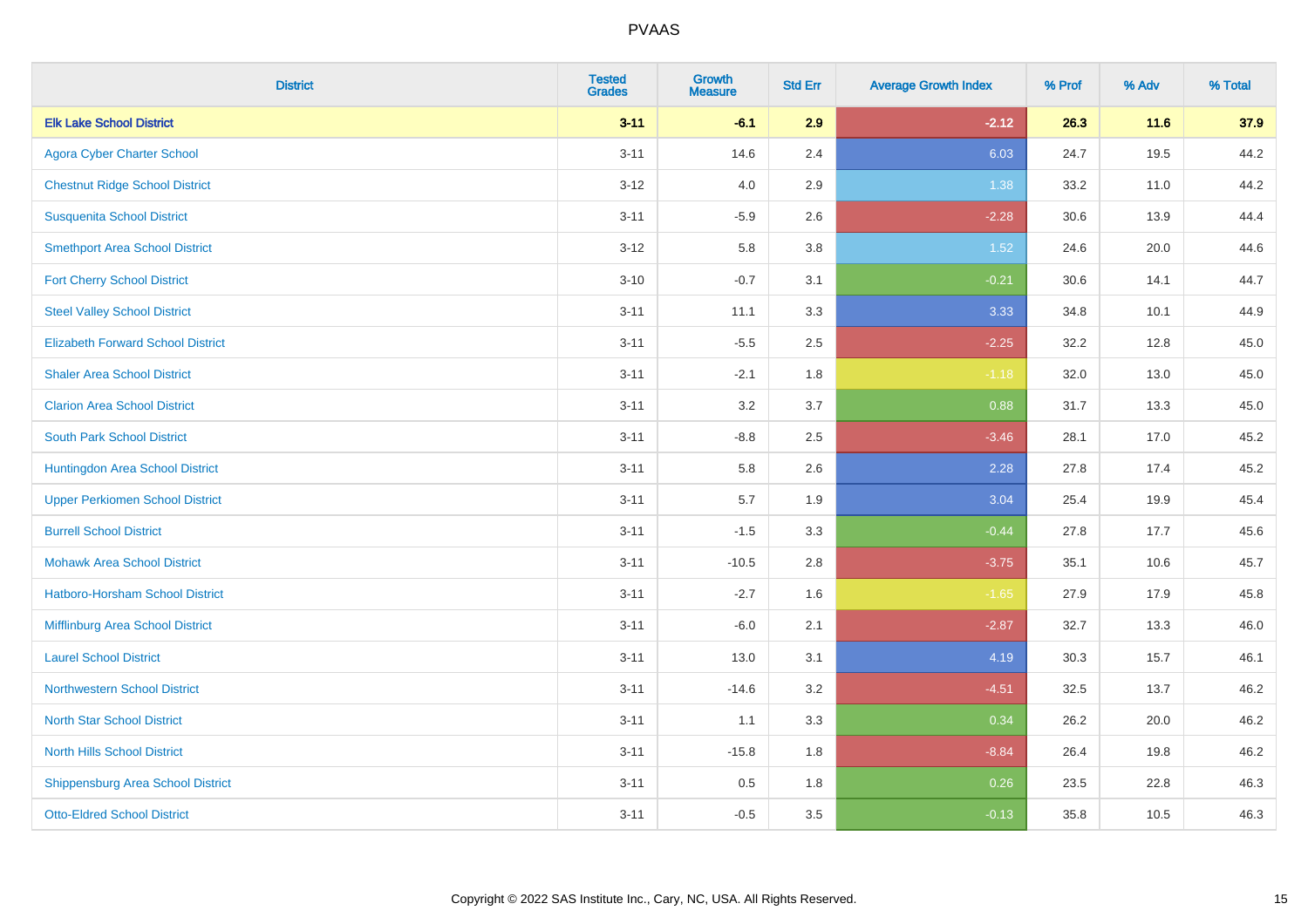| <b>District</b>                           | <b>Tested</b><br><b>Grades</b> | <b>Growth</b><br><b>Measure</b> | <b>Std Err</b> | <b>Average Growth Index</b> | % Prof | % Adv  | % Total |
|-------------------------------------------|--------------------------------|---------------------------------|----------------|-----------------------------|--------|--------|---------|
| <b>Elk Lake School District</b>           | $3 - 11$                       | $-6.1$                          | 2.9            | $-2.12$                     | 26.3   | $11.6$ | 37.9    |
| <b>Jamestown Area School District</b>     | $3 - 11$                       | $-9.5$                          | 4.1            | $-2.33$                     | 41.5   | 4.9    | 46.3    |
| <b>Eastern York School District</b>       | $3 - 11$                       | $-6.2$                          | 2.3            | $-2.70$                     | 27.8   | 18.5   | 46.4    |
| <b>MaST Community Charter School</b>      | $3 - 10$                       | $-0.9$                          | 2.5            | $-0.34$                     | 25.0   | 21.6   | 46.6    |
| <b>Baldwin-Whitehall School District</b>  | $3 - 11$                       | $-5.5$                          | 1.9            | $-2.93$                     | 32.0   | 14.7   | 46.7    |
| <b>Hopewell Area School District</b>      | $3 - 11$                       | 0.8                             | 2.6            | 0.31                        | 34.5   | 12.4   | 46.9    |
| Renaissance Academy Charter School        | $3 - 11$                       | $-5.6$                          | 3.1            | $-1.79$                     | 28.4   | 18.5   | 46.9    |
| <b>Western Wayne School District</b>      | $3 - 11$                       | 3.6                             | 2.6            | 1.39                        | 30.8   | 16.2   | 47.0    |
| <b>West Shore School District</b>         | $3 - 12$                       | 2.2                             | 1.3            | 1.68                        | 31.8   | 15.2   | 47.1    |
| Penn Manor School District                | $3 - 11$                       | 7.1                             | 1.5            | 4.82                        | 26.7   | 20.5   | 47.2    |
| Karns City Area School District           | $3 - 11$                       | $-7.2$                          | 2.6            | $-2.71$                     | 26.4   | 20.8   | 47.2    |
| <b>Athens Area School District</b>        | $3 - 11$                       | 2.6                             | 2.3            | 1.11                        | 34.9   | 12.3   | 47.3    |
| <b>Bald Eagle Area School District</b>    | $3 - 11$                       | 7.6                             | 2.5            | 3.00                        | 31.6   | 15.6   | 47.3    |
| <b>Hempfield Area School District</b>     | $3 - 12$                       | $-10.2$                         | 1.6            | $-6.37$                     | 28.1   | 19.2   | 47.3    |
| <b>Carlisle Area School District</b>      | $3 - 11$                       | $-5.2$                          | 1.7            | $-2.99$                     | 28.0   | 19.3   | 47.3    |
| <b>Everett Area School District</b>       | $3 - 11$                       | $-1.1$                          | 3.1            | $-0.34$                     | 34.2   | 13.2   | 47.4    |
| Johnsonburg Area School District          | $3 - 11$                       | 5.0                             | 3.9            | 1.27                        | 35.5   | 11.8   | 47.4    |
| <b>Wallenpaupack Area School District</b> | $3 - 11$                       | 8.8                             | 2.1            | 4.28                        | 28.5   | 18.9   | 47.4    |
| <b>West Perry School District</b>         | $3 - 11$                       | 11.0                            | 2.3            | 4.76                        | 26.9   | 20.5   | 47.4    |
| Northern York County School District      | $3 - 11$                       | 8.4                             | 1.8            | 4.63                        | 24.3   | 23.1   | 47.4    |
| <b>South Middleton School District</b>    | $3 - 11$                       | 4.4                             | 2.2            | 1.95                        | 31.1   | 16.4   | 47.5    |
| <b>Punxsutawney Area School District</b>  | $3 - 11$                       | 15.8                            | 2.7            | 5.83                        | 18.6   | 29.0   | 47.6    |
| <b>Portage Area School District</b>       | $3 - 10$                       | $-0.5$                          | 3.3            | $-0.14$                     | 27.0   | 20.6   | 47.6    |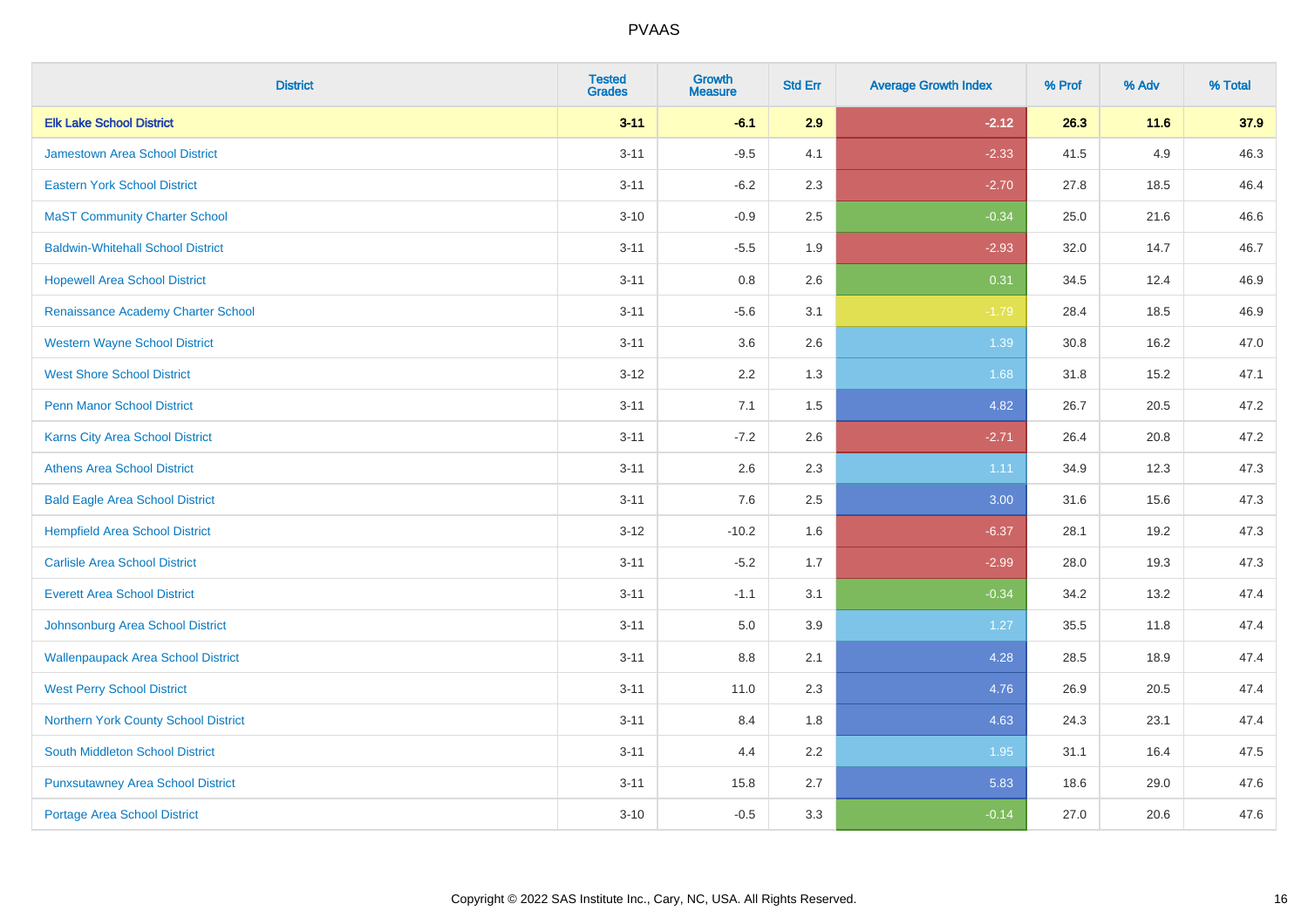| <b>District</b>                                    | <b>Tested</b><br><b>Grades</b> | <b>Growth</b><br><b>Measure</b> | <b>Std Err</b> | <b>Average Growth Index</b> | % Prof | % Adv | % Total |
|----------------------------------------------------|--------------------------------|---------------------------------|----------------|-----------------------------|--------|-------|---------|
| <b>Elk Lake School District</b>                    | $3 - 11$                       | $-6.1$                          | 2.9            | $-2.12$                     | 26.3   | 11.6  | 37.9    |
| Northampton Area School District                   | $3 - 11$                       | 3.2                             | 1.5            | 2.05                        | 29.8   | 17.9  | 47.7    |
| <b>Hollidaysburg Area School District</b>          | $3 - 11$                       | $-2.7$                          | 1.6            | $-1.64$                     | 32.6   | 15.2  | 47.8    |
| <b>Tunkhannock Area School District</b>            | $3 - 11$                       | 1.4                             | 2.0            | 0.71                        | 29.8   | 18.1  | 47.9    |
| <b>Bradford Area School District</b>               | $3 - 12$                       | $-1.8$                          | 2.3            | $-0.79$                     | 31.2   | 16.7  | 47.9    |
| <b>Penncrest School District</b>                   | $3 - 11$                       | 6.0                             | 1.9            | 3.24                        | 31.1   | 16.9  | 48.0    |
| <b>Westmont Hilltop School District</b>            | $3 - 11$                       | $-1.0$                          | 2.8            | $-0.36$                     | 33.3   | 14.7  | 48.0    |
| <b>Reach Cyber Charter School</b>                  | $3 - 11$                       | 1.4                             | 3.6            | 0.40                        | 32.9   | 15.2  | 48.1    |
| <b>Palisades School District</b>                   | $3 - 11$                       | 7.7                             | 2.9            | 2.66                        | 27.8   | 20.3  | 48.1    |
| <b>Lincoln Park Performing Arts Charter School</b> | $7 - 11$                       | $-14.9$                         | 2.7            | $-5.45$                     | 39.3   | 8.9   | 48.2    |
| <b>Clarion-Limestone Area School District</b>      | $3 - 12$                       | $-10.0$                         | 3.6            | $-2.76$                     | 28.3   | 20.0  | 48.3    |
| Lake-Lehman School District                        | $3 - 11$                       | 14.9                            | 2.8            | 5.34                        | 25.8   | 22.5  | 48.3    |
| <b>Gettysburg Area School District</b>             | $3 - 11$                       | $-6.0$                          | 2.0            | $-3.02$                     | 28.8   | 19.6  | 48.5    |
| <b>Annville-Cleona School District</b>             | $3 - 12$                       | 1.1                             | 2.4            | 0.45                        | 34.8   | 13.6  | 48.5    |
| <b>Palmerton Area School District</b>              | $3 - 11$                       | $-0.9$                          | 2.7            | $-0.34$                     | 34.3   | 14.3  | 48.6    |
| <b>Cornwall-Lebanon School District</b>            | $3 - 11$                       | 8.2                             | 1.6            | 5.24                        | 28.0   | 20.5  | 48.6    |
| <b>Girard School District</b>                      | $3 - 11$                       | $-12.3$                         | 2.6            | $-4.76$                     | 29.7   | 18.9  | 48.6    |
| <b>Stroudsburg Area School District</b>            | $3 - 11$                       | 7.5                             | 1.6            | 4.70                        | 30.4   | 18.3  | 48.7    |
| <b>Ephrata Area School District</b>                | $3 - 11$                       | 6.8                             | 1.7            | 4.08                        | 31.6   | 17.1  | 48.8    |
| <b>Fort Leboeuf School District</b>                | $3 - 11$                       | 3.5                             | 2.2            | 1.58                        | 32.0   | 16.8  | 48.8    |
| <b>Southmoreland School District</b>               | $3 - 11$                       | $-12.5$                         | 3.1            | $-4.04$                     | 33.3   | 15.5  | 48.8    |
| <b>Western Beaver County School District</b>       | $3 - 11$                       | $-9.3$                          | 4.2            | $-2.20$                     | 45.1   | 3.9   | 49.0    |
| <b>Newport School District</b>                     | $3 - 12$                       | 3.8                             | 3.3            | 1.17                        | 38.8   | 10.4  | 49.2    |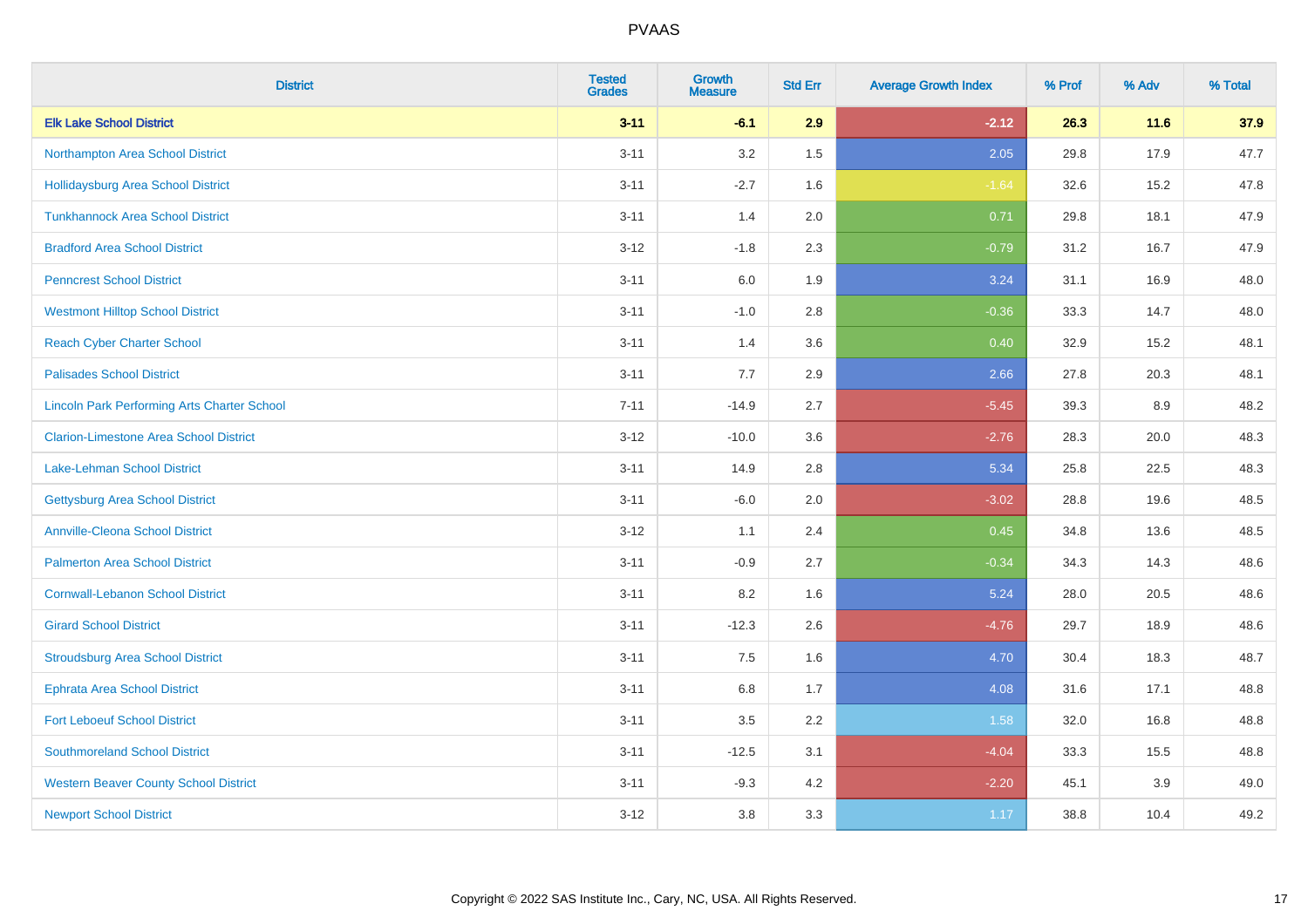| <b>District</b>                           | <b>Tested</b><br><b>Grades</b> | <b>Growth</b><br><b>Measure</b> | <b>Std Err</b> | <b>Average Growth Index</b> | % Prof | % Adv | % Total  |
|-------------------------------------------|--------------------------------|---------------------------------|----------------|-----------------------------|--------|-------|----------|
| <b>Elk Lake School District</b>           | $3 - 11$                       | $-6.1$                          | 2.9            | $-2.12$                     | 26.3   | 11.6  | 37.9     |
| <b>Iroquois School District</b>           | $3 - 11$                       | 13.6                            | 2.8            | 4.83                        | 33.3   | 16.0  | 49.4     |
| <b>Middletown Area School District</b>    | $3 - 11$                       | $-3.4$                          | 2.4            | $-1.44$                     | 34.3   | 15.2  | 49.4     |
| <b>Waynesboro Area School District</b>    | $3 - 12$                       | 3.0                             | 1.8            | 1.67                        | 26.0   | 23.5  | 49.5     |
| <b>General Mclane School District</b>     | $3 - 11$                       | $-10.7$                         | 2.4            | $-4.40$                     | 34.0   | 15.6  | 49.6     |
| <b>Valley View School District</b>        | $3 - 11$                       | 9.3                             | 2.2            | 4.18                        | 26.6   | 23.1  | 49.7     |
| <b>Avonworth School District</b>          | $3 - 10$                       | $-6.2$                          | 2.3            | $-2.68$                     | 35.9   | 14.1  | 50.0     |
| <b>Schuylkill Valley School District</b>  | $3 - 11$                       | $-1.0$                          | 2.2            | $-0.47$                     | 29.8   | 20.2  | 50.0     |
| <b>Fairfield Area School District</b>     | $3 - 11$                       | $-0.5$                          | 3.6            | $-0.13$                     | 43.9   | 6.1   | $50.0\,$ |
| <b>Wilson Area School District</b>        | $3 - 11$                       | $-0.3$                          | 2.4            | $-0.12$                     | 35.4   | 14.6  | 50.0     |
| South Williamsport Area School District   | $3 - 10$                       | 0.9                             | 3.1            | 0.31                        | 38.4   | 11.6  | 50.0     |
| <b>Upper Adams School District</b>        | $3 - 11$                       | 0.9                             | 2.5            | 0.37                        | 33.0   | 17.0  | 50.0     |
| <b>Bellefonte Area School District</b>    | $3 - 11$                       | 6.7                             | 2.0            | 3.34                        | 28.8   | 21.5  | 50.2     |
| <b>Mifflin County School District</b>     | $3 - 11$                       | 12.3                            | 1.6            | 7.69                        | 35.1   | 15.1  | 50.3     |
| 21st Century Cyber Charter School         | $6 - 12$                       | 6.6                             | 2.1            | 3.16                        | 29.0   | 21.8  | 50.8     |
| <b>Warrior Run School District</b>        | $3 - 11$                       | 10.5                            | 2.7            | 3.86                        | 34.1   | 16.8  | 50.9     |
| <b>Halifax Area School District</b>       | $3 - 11$                       | 5.8                             | 3.5            | 1.64                        | 32.1   | 18.9  | 50.9     |
| Daniel Boone Area School District         | $3 - 12$                       | 0.9                             | 1.9            | 0.46                        | 28.9   | 22.0  | 51.0     |
| Pennsylvania Virtual Charter School       | $3 - 11$                       | 4.4                             | 3.4            | 1.31                        | 29.8   | 21.2  | 51.0     |
| <b>Riverview School District</b>          | $3 - 11$                       | $-13.0$                         | 4.0            | $-3.29$                     | 43.1   | 7.8   | 51.0     |
| <b>Kane Area School District</b>          | $3 - 10$                       | 8.8                             | 2.9            | 3.07                        | 31.4   | 19.8  | 51.2     |
| <b>Mechanicsburg Area School District</b> | $3 - 11$                       | $-5.7$                          | 1.6            | $-3.48$                     | 35.1   | 16.0  | 51.2     |
| <b>Windber Area School District</b>       | $3 - 11$                       | $-11.9$                         | 3.0            | $-3.94$                     | 41.0   | 10.3  | 51.3     |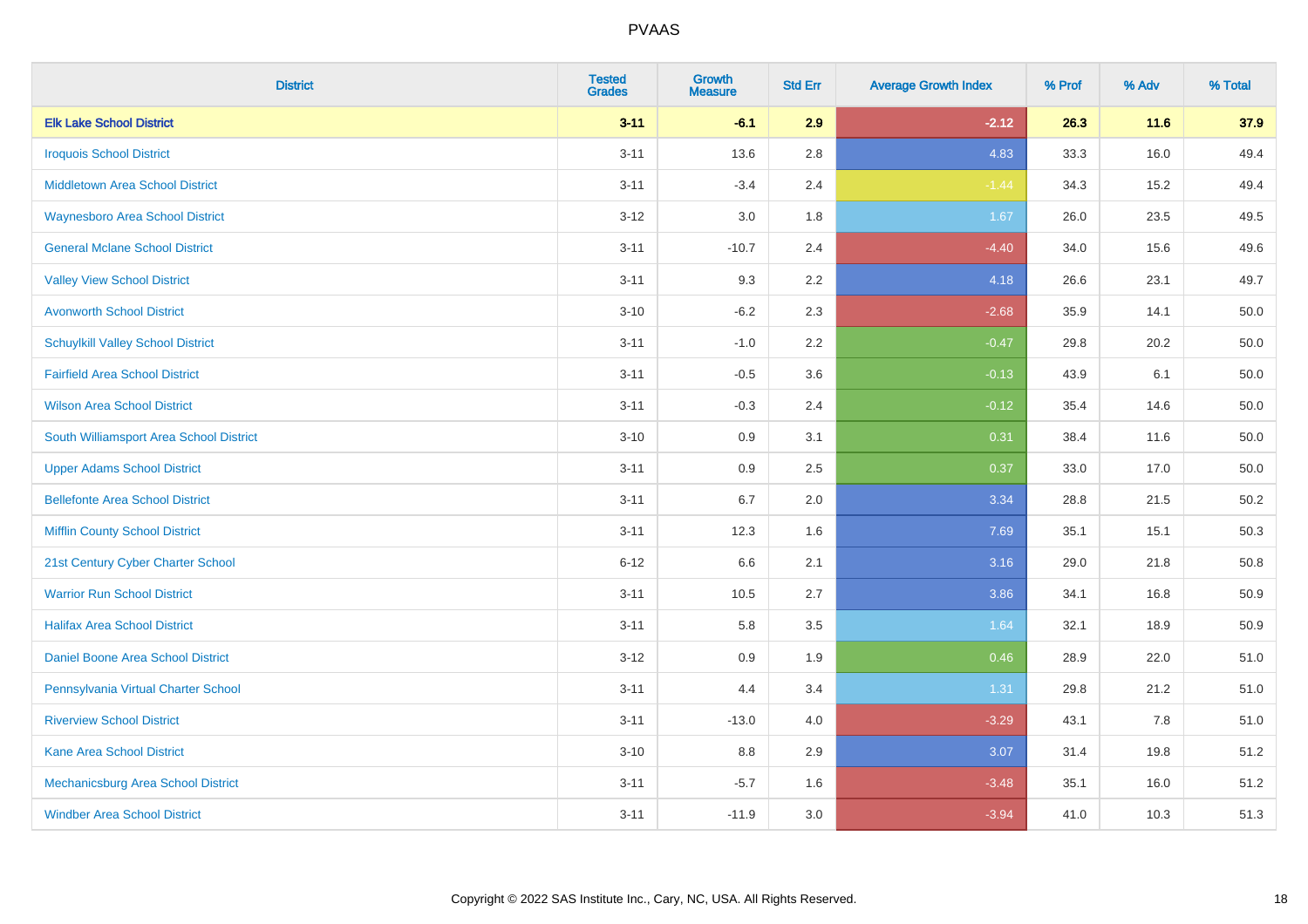| <b>District</b>                                | <b>Tested</b><br><b>Grades</b> | <b>Growth</b><br><b>Measure</b> | <b>Std Err</b> | <b>Average Growth Index</b> | % Prof | % Adv | % Total |
|------------------------------------------------|--------------------------------|---------------------------------|----------------|-----------------------------|--------|-------|---------|
| <b>Elk Lake School District</b>                | $3 - 11$                       | $-6.1$                          | 2.9            | $-2.12$                     | 26.3   | 11.6  | 37.9    |
| <b>Sullivan County School District</b>         | $3 - 10$                       | 2.5                             | 4.3            | 0.58                        | 43.6   | 7.7   | 51.3    |
| <b>Sayre Area School District</b>              | $3 - 11$                       | 5.8                             | 3.2            | 1.81                        | 30.3   | 21.0  | 51.3    |
| <b>Upper Moreland Township School District</b> | $3 - 11$                       | 1.1                             | 2.0            | 0.56                        | 24.8   | 26.6  | 51.3    |
| <b>Wyalusing Area School District</b>          | $3 - 12$                       | 5.7                             | 3.2            | 1.78                        | 38.6   | 12.9  | 51.4    |
| <b>Bedford Area School District</b>            | $3 - 11$                       | 6.4                             | 2.4            | 2.68                        | 31.0   | 20.6  | 51.6    |
| <b>Dover Area School District</b>              | $3 - 12$                       | 7.1                             | 1.9            | 3.78                        | 33.0   | 18.7  | 51.7    |
| <b>Tamaqua Area School District</b>            | $3 - 12$                       | 6.5                             | 2.4            | 2.72                        | 34.3   | 17.5  | 51.8    |
| <b>Glendale School District</b>                | $3 - 10$                       | 7.9                             | 3.5            | 2.25                        | 42.6   | 9.3   | 51.8    |
| South Side Area School District                | $3 - 11$                       | $-0.6$                          | 3.1            | $-0.19$                     | 24.0   | 28.0  | 52.0    |
| Pen Argyl Area School District                 | $3 - 12$                       | 12.8                            | 2.5            | 5.10                        | 28.5   | 23.8  | 52.3    |
| Allegheny-Clarion Valley School District       | $3 - 10$                       | 12.3                            | 4.1            | 3.03                        | 33.3   | 19.0  | 52.4    |
| Pocono Mountain School District                | $3 - 12$                       | $-4.3$                          | 1.8            | $-2.43$                     | 35.5   | 17.1  | 52.6    |
| <b>Albert Gallatin Area School District</b>    | $3 - 11$                       | $-1.7$                          | 2.3            | $-0.72$                     | 31.9   | 20.7  | 52.7    |
| <b>Slippery Rock Area School District</b>      | $3 - 11$                       | $-3.8$                          | 2.5            | $-1.56$                     | 30.8   | 21.9  | 52.7    |
| <b>Jersey Shore Area School District</b>       | $3 - 11$                       | 0.7                             | 2.5            | 0.27                        | 39.3   | 13.6  | 52.9    |
| Penns Valley Area School District              | $3 - 12$                       | 14.1                            | 2.6            | 5.33                        | 29.6   | 23.3  | 52.9    |
| <b>Spring Grove Area School District</b>       | $3 - 11$                       | 3.9                             | 2.0            | 1.90                        | 30.0   | 23.0  | 53.0    |
| <b>Greencastle-Antrim School District</b>      | $3 - 11$                       | $-0.3$                          | 2.0            | $-0.14$                     | 30.9   | 22.2  | 53.1    |
| <b>Kutztown Area School District</b>           | $3 - 12$                       | 9.3                             | 2.8            | 3.34                        | 38.5   | 14.6  | 53.2    |
| <b>Boyertown Area School District</b>          | $3 - 11$                       | $-2.9$                          | 1.4            | $-2.06$                     | 30.8   | 22.6  | 53.4    |
| South Eastern School District                  | $3 - 11$                       | $-1.0$                          | 1.8            | $-0.55$                     | 36.4   | 17.1  | 53.5    |
| <b>Greater Latrobe School District</b>         | $3 - 11$                       | $-14.1$                         | 2.0            | $-7.14$                     | 41.0   | 12.6  | 53.6    |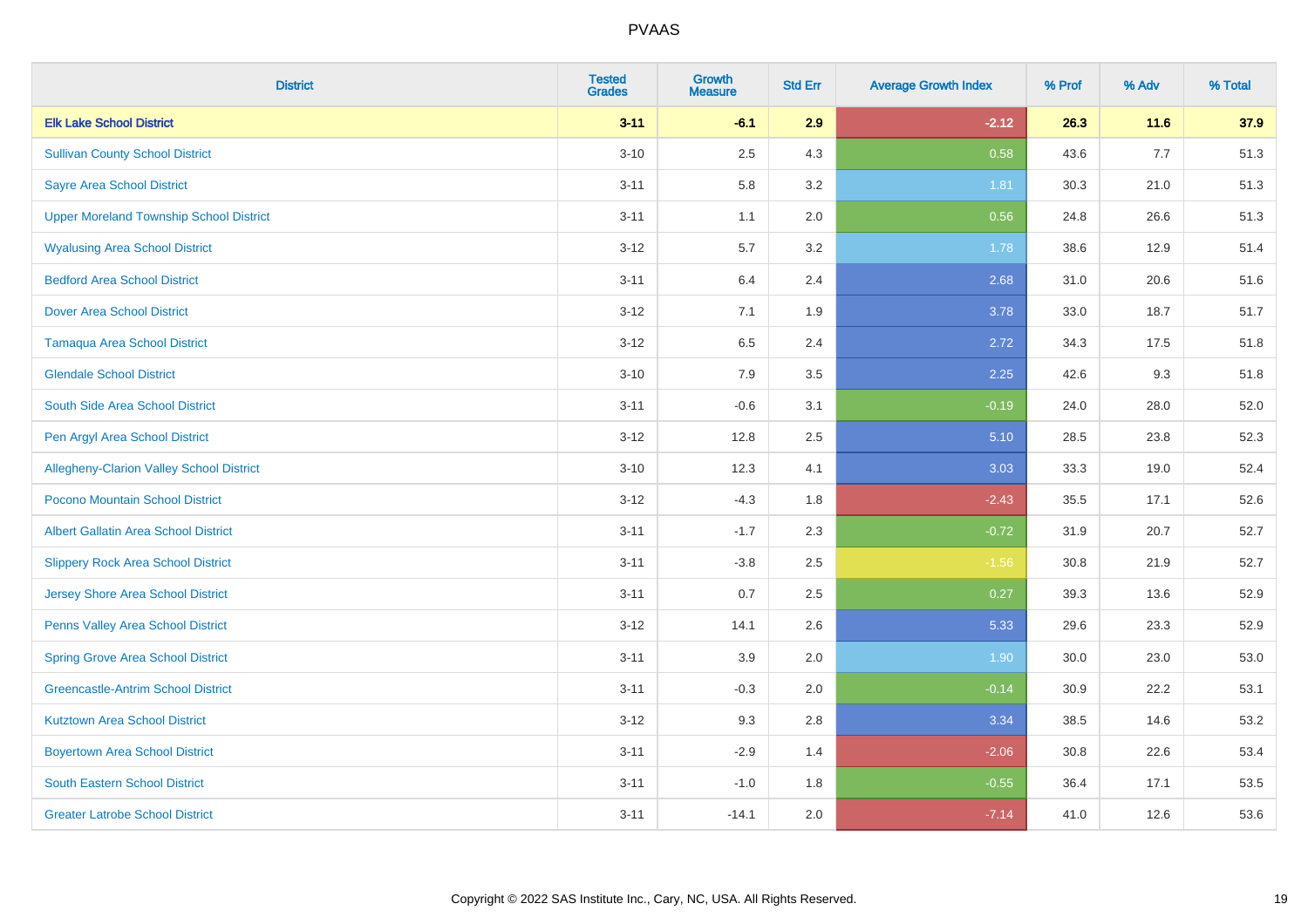| <b>District</b>                             | <b>Tested</b><br><b>Grades</b> | <b>Growth</b><br><b>Measure</b> | <b>Std Err</b> | <b>Average Growth Index</b> | % Prof | % Adv | % Total |
|---------------------------------------------|--------------------------------|---------------------------------|----------------|-----------------------------|--------|-------|---------|
| <b>Elk Lake School District</b>             | $3 - 11$                       | $-6.1$                          | 2.9            | $-2.12$                     | 26.3   | 11.6  | 37.9    |
| <b>Midd-West School District</b>            | $3 - 11$                       | 3.6                             | 2.6            | 1.42                        | 28.6   | 25.0  | 53.6    |
| <b>Beaver Area School District</b>          | $3 - 10$                       | $-3.0$                          | 2.5            | $-1.16$                     | 25.8   | 27.8  | 53.6    |
| Saint Marys Area School District            | $3 - 11$                       | 6.0                             | 2.2            | 2.69                        | 35.4   | 18.3  | 53.7    |
| <b>Wyomissing Area School District</b>      | $3 - 12$                       | $-2.4$                          | 2.6            | $-0.92$                     | 25.6   | 28.1  | 53.7    |
| <b>Northeastern York School District</b>    | $3 - 11$                       | 3.8                             | 1.8            | 2.11                        | 32.7   | 21.0  | 53.7    |
| East Pennsboro Area School District         | $3 - 11$                       | 4.8                             | 2.1            | 2.26                        | 36.8   | 16.9  | 53.7    |
| <b>Nazareth Area School District</b>        | $3 - 11$                       | $-2.5$                          | 1.7            | $-1.53$                     | 29.2   | 24.6  | 53.8    |
| <b>Quakertown Community School District</b> | $3 - 12$                       | $-4.3$                          | 1.5            | $-2.79$                     | 33.8   | 20.1  | 53.8    |
| <b>Lakeview School District</b>             | $3 - 11$                       | $-1.9$                          | 3.5            | $-0.53$                     | 41.5   | 12.3  | 53.8    |
| <b>Red Lion Area School District</b>        | $3 - 11$                       | 4.5                             | 1.9            | 2.31                        | 32.3   | 21.5  | 53.8    |
| <b>Chichester School District</b>           | $3 - 11$                       | $-1.8$                          | 4.2            | $-0.44$                     | 40.0   | 14.0  | 54.0    |
| <b>Whitehall-Coplay School District</b>     | $3 - 11$                       | 11.8                            | 1.7            | 7.06                        | 32.3   | 21.7  | 54.0    |
| <b>Gateway School District</b>              | $3 - 11$                       | 3.1                             | 2.0            | 1.55                        | 35.7   | 18.5  | 54.2    |
| <b>Dubois Area School District</b>          | $3 - 11$                       | $-2.8$                          | 2.0            | $-1.37$                     | 35.5   | 19.0  | 54.6    |
| <b>Dallas School District</b>               | $3 - 11$                       | 8.1                             | 2.1            | 3.87                        | 32.4   | 22.4  | 54.8    |
| <b>Crestwood School District</b>            | $3 - 11$                       | $-3.4$                          | 2.2            | $-1.52$                     | 33.1   | 21.7  | 54.9    |
| <b>Brockway Area School District</b>        | $3 - 11$                       | $-0.4$                          | 3.5            | $-0.11$                     | 41.2   | 13.8  | 55.0    |
| <b>United School District</b>               | $3 - 11$                       | 6.3                             | 3.3            | 1.89                        | 38.8   | 16.3  | 55.0    |
| <b>Neshaminy School District</b>            | $3 - 11$                       | $8.6\,$                         | 1.3            | 6.56                        | 31.3   | 23.9  | 55.2    |
| Shenango Area School District               | $3 - 11$                       | 1.7                             | 3.2            | 0.52                        | 41.4   | 13.8  | 55.3    |
| <b>Blackhawk School District</b>            | $3 - 11$                       | 2.0                             | 2.3            | 0.87                        | 34.6   | 20.7  | 55.3    |
| <b>Bermudian Springs School District</b>    | $3 - 11$                       | 2.5                             | 2.4            | 1.05                        | 31.8   | 23.5  | 55.3    |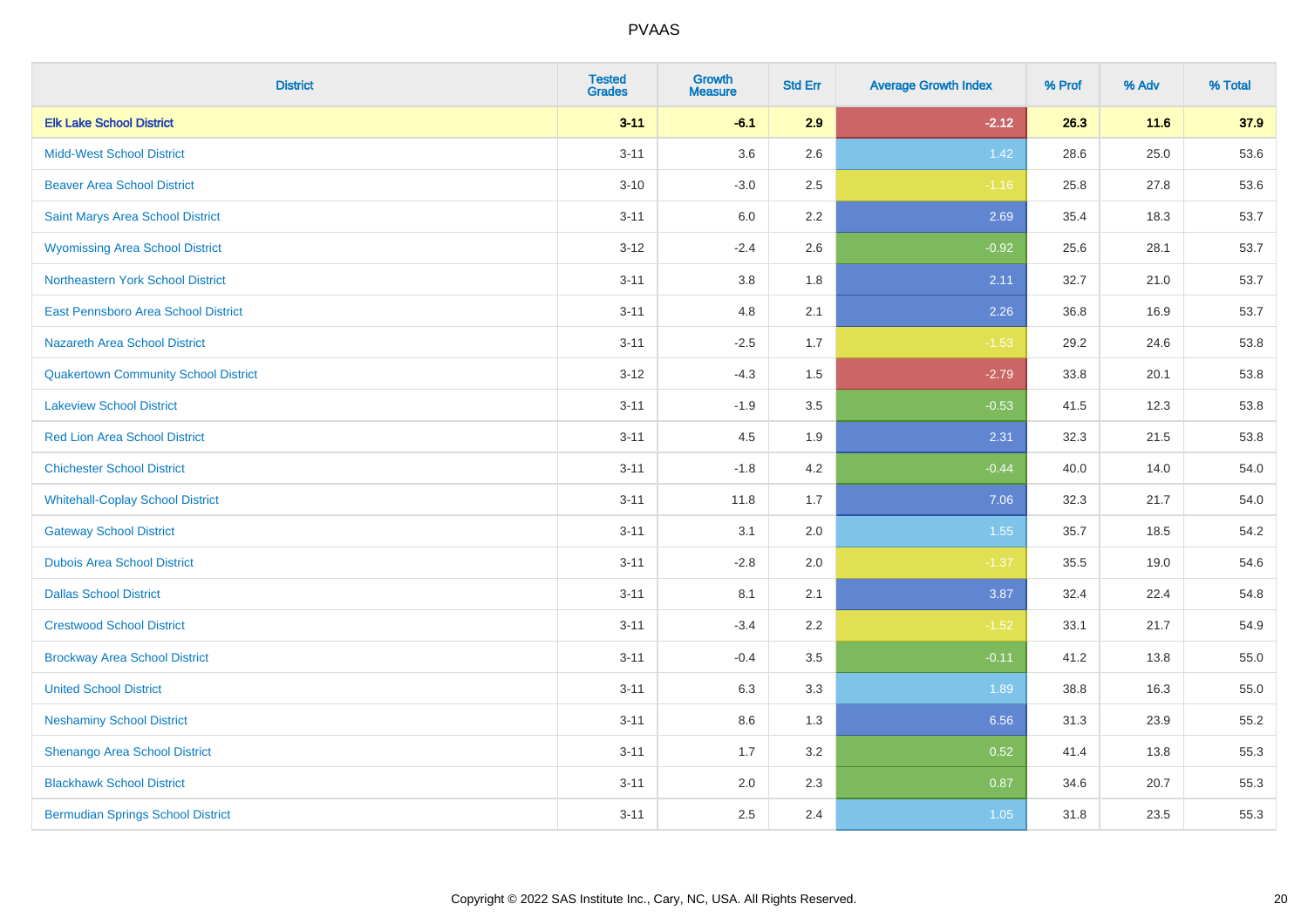| <b>District</b>                                | <b>Tested</b><br><b>Grades</b> | <b>Growth</b><br><b>Measure</b> | <b>Std Err</b> | <b>Average Growth Index</b> | % Prof | % Adv  | % Total |
|------------------------------------------------|--------------------------------|---------------------------------|----------------|-----------------------------|--------|--------|---------|
| <b>Elk Lake School District</b>                | $3 - 11$                       | $-6.1$                          | 2.9            | $-2.12$                     | 26.3   | $11.6$ | 37.9    |
| <b>Montour School District</b>                 | $3 - 11$                       | $-6.1$                          | 2.1            | $-2.95$                     | 31.8   | 23.6   | 55.3    |
| <b>Lehighton Area School District</b>          | $3 - 11$                       | 11.4                            | 2.4            | 4.84                        | 30.5   | 24.9   | 55.3    |
| <b>Central York School District</b>            | $3 - 12$                       | 12.9                            | 1.5            | 8.64                        | 31.4   | 24.1   | 55.5    |
| <b>Galeton Area School District</b>            | $3 - 11$                       | 5.4                             | 5.4            | 1.01                        | 33.3   | 22.2   | 55.6    |
| <b>Homer-Center School District</b>            | $3 - 11$                       | 8.8                             | 3.5            | 2.53                        | 38.0   | 17.7   | 55.8    |
| South Western School District                  | $3 - 12$                       | 2.5                             | 1.7            | 1.48                        | 36.2   | 19.7   | 55.9    |
| <b>Wilson School District</b>                  | $3 - 12$                       | $0.5\,$                         | 1.5            | 0.32                        | 30.4   | 25.5   | 55.9    |
| <b>Wilmington Area School District</b>         | $3 - 11$                       | 11.1                            | 3.3            | 3.37                        | 29.8   | 26.2   | 56.0    |
| <b>York Suburban School District</b>           | $3 - 11$                       | 7.4                             | 2.1            | 3.55                        | 24.9   | 31.2   | 56.1    |
| <b>Brandywine Heights Area School District</b> | $3 - 11$                       | 5.8                             | 2.6            | 2.27                        | 27.7   | 28.6   | 56.2    |
| <b>Central Valley School District</b>          | $3 - 10$                       | 4.7                             | 2.6            | 1.83                        | 37.8   | 18.5   | 56.3    |
| <b>Muncy School District</b>                   | $3 - 11$                       | 6.9                             | 3.3            | 2.12                        | 37.6   | 18.8   | 56.4    |
| <b>North East School District</b>              | $3 - 11$                       | $-5.3$                          | 2.7            | $-1.97$                     | 31.7   | 24.8   | 56.4    |
| <b>Wissahickon School District</b>             | $3 - 10$                       | $-5.3$                          | 1.7            | $-3.14$                     | 27.5   | 29.0   | 56.6    |
| <b>Blue Mountain School District</b>           | $3 - 10$                       | 12.2                            | 2.1            | 5.81                        | 30.7   | 26.1   | 56.8    |
| <b>Springfield School District</b>             | $3 - 11$                       | 1.2                             | 1.7            | 0.69                        | 31.8   | 25.2   | 56.9    |
| <b>South Butler County School District</b>     | $3 - 10$                       | 6.3                             | 2.2            | 2.80                        | 37.8   | 19.2   | 57.0    |
| <b>Montoursville Area School District</b>      | $3 - 12$                       | $-8.4$                          | 2.6            | $-3.17$                     | 38.8   | 18.2   | 57.0    |
| <b>Belle Vernon Area School District</b>       | $3 - 11$                       | 11.1                            | 2.3            | 4.88                        | 31.6   | 25.4   | 57.1    |
| <b>Bloomsburg Area School District</b>         | $3 - 10$                       | 4.3                             | 3.4            | 1.26                        | 36.5   | 20.6   | 57.1    |
| <b>Spring Cove School District</b>             | $3 - 11$                       | 9.1                             | 2.4            | 3.77                        | 31.8   | 25.4   | 57.1    |
| <b>Donegal School District</b>                 | $3-12$                         | 5.9                             | 2.2            | 2.72                        | 34.1   | 23.1   | 57.2    |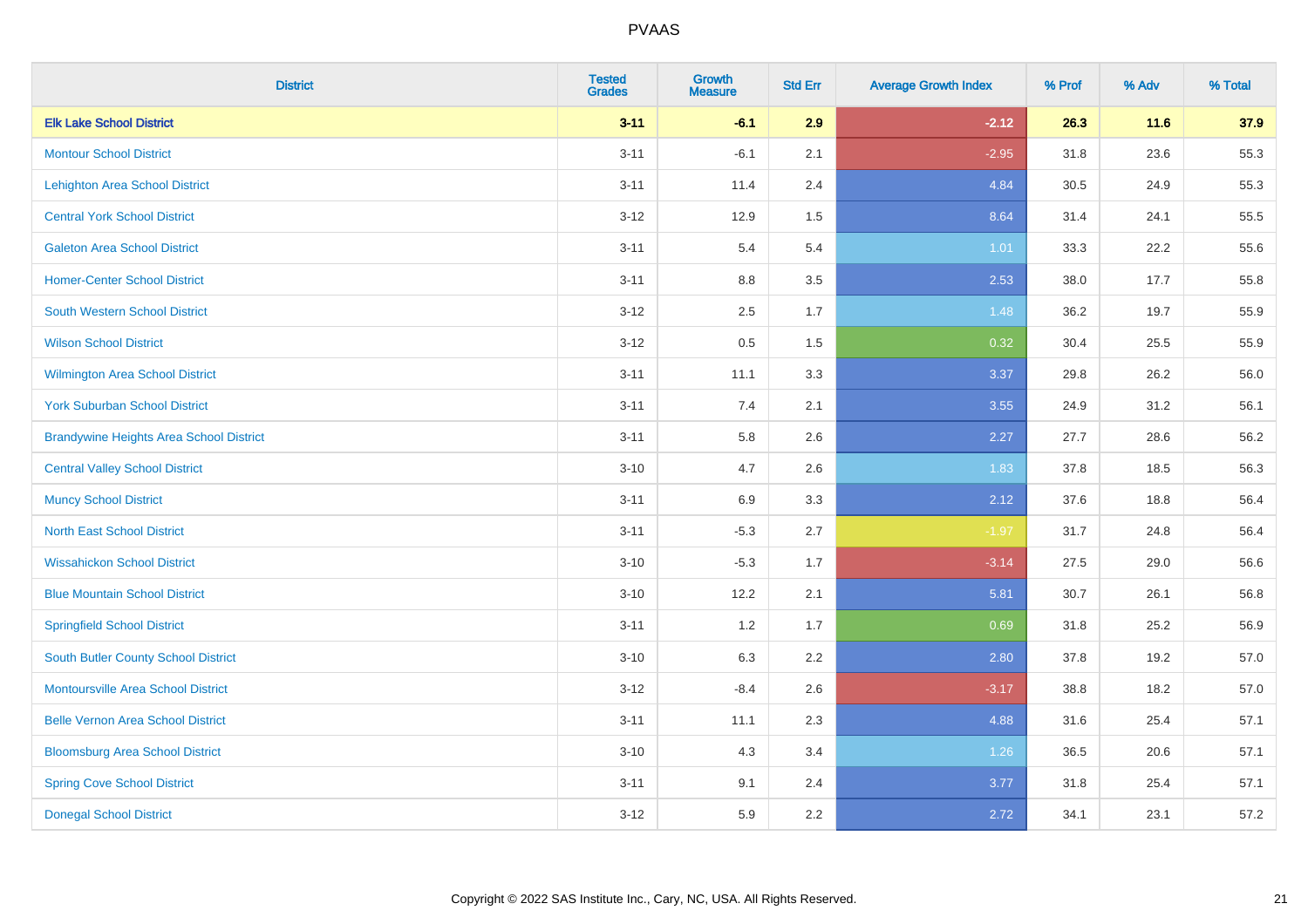| <b>District</b>                                 | <b>Tested</b><br><b>Grades</b> | <b>Growth</b><br><b>Measure</b> | <b>Std Err</b> | <b>Average Growth Index</b> | % Prof | % Adv | % Total |
|-------------------------------------------------|--------------------------------|---------------------------------|----------------|-----------------------------|--------|-------|---------|
| <b>Elk Lake School District</b>                 | $3 - 11$                       | $-6.1$                          | 2.9            | $-2.12$                     | 26.3   | 11.6  | 37.9    |
| <b>Armstrong School District</b>                | $3 - 11$                       | 9.8                             | 1.6            | 6.22                        | 32.8   | 24.6  | 57.4    |
| <b>Lower Dauphin School District</b>            | $3 - 11$                       | 5.3                             | 1.8            | 3.03                        | 30.6   | 26.8  | 57.5    |
| Capital Area School for the Arts Charter School | $9 - 11$                       | 14.2                            | 4.5            | 3.13                        | 27.5   | 30.0  | 57.5    |
| <b>Fleetwood Area School District</b>           | $3 - 10$                       | 10.4                            | 2.0            | 5.19                        | 31.7   | 25.8  | 57.5    |
| <b>Ridgway Area School District</b>             | $3 - 11$                       | $-6.1$                          | 4.0            | $-1.53$                     | 42.2   | 15.6  | 57.8    |
| California Area School District                 | $3 - 10$                       | $-13.7$                         | 4.5            | $-3.06$                     | 41.7   | 16.7  | 58.3    |
| <b>Avon Grove Charter School</b>                | $3 - 11$                       | $9.8\,$                         | 3.1            | 3.18                        | 32.4   | 26.0  | 58.4    |
| <b>Abington School District</b>                 | $3 - 10$                       | 0.9                             | 1.6            | 0.57                        | 29.7   | 28.7  | 58.4    |
| <b>Conestoga Valley School District</b>         | $3 - 11$                       | 2.4                             | 1.7            | 1.43                        | 35.0   | 23.5  | 58.5    |
| <b>Twin Valley School District</b>              | $3 - 12$                       | $-3.2$                          | 1.9            | $-1.68$                     | 38.8   | 19.8  | 58.6    |
| <b>Conemaugh Township Area School District</b>  | $3 - 12$                       | 4.8                             | 3.5            | 1.39                        | 30.9   | 27.8  | 58.8    |
| <b>Riverside Beaver County School District</b>  | $3 - 11$                       | $-5.5$                          | 2.7            | $-2.03$                     | 35.8   | 23.2  | 59.0    |
| <b>East Penn School District</b>                | $3 - 11$                       | 8.9                             | 1.2            | 7.61                        | 32.8   | 26.4  | 59.2    |
| <b>Canon-Mcmillan School District</b>           | $3 - 11$                       | $-5.0$                          | 1.5            | $-3.25$                     | 30.8   | 28.5  | 59.3    |
| Northwestern Lehigh School District             | $3 - 11$                       | $-2.4$                          | 2.1            | $-1.14$                     | 41.7   | 17.9  | 59.5    |
| <b>West Chester Area School District</b>        | $3 - 11$                       | $-2.1$                          | 1.2            | $-1.83$                     | 36.4   | 23.2  | 59.6    |
| <b>Pennridge School District</b>                | $3 - 10$                       | 7.4                             | 1.5            | 5.10                        | 32.0   | 27.6  | 59.6    |
| <b>Phoenixville Area School District</b>        | $3 - 11$                       | 7.3                             | 1.8            | 3.96                        | 32.3   | 27.6  | 59.8    |
| <b>Moon Area School District</b>                | $3 - 11$                       | 1.5                             | 1.8            | 0.86                        | 34.5   | 25.5  | 60.0    |
| <b>Bellwood-Antis School District</b>           | $3 - 10$                       | $3.5\,$                         | 2.8            | 1.24                        | 40.9   | 19.4  | 60.2    |
| <b>Indiana Area School District</b>             | $3 - 11$                       | 12.0                            | 2.0            | 5.98                        | 30.0   | 30.4  | 60.3    |
| <b>Perkiomen Valley School District</b>         | $3 - 11$                       | 2.7                             | 1.5            | 1.83                        | 35.0   | 25.3  | 60.3    |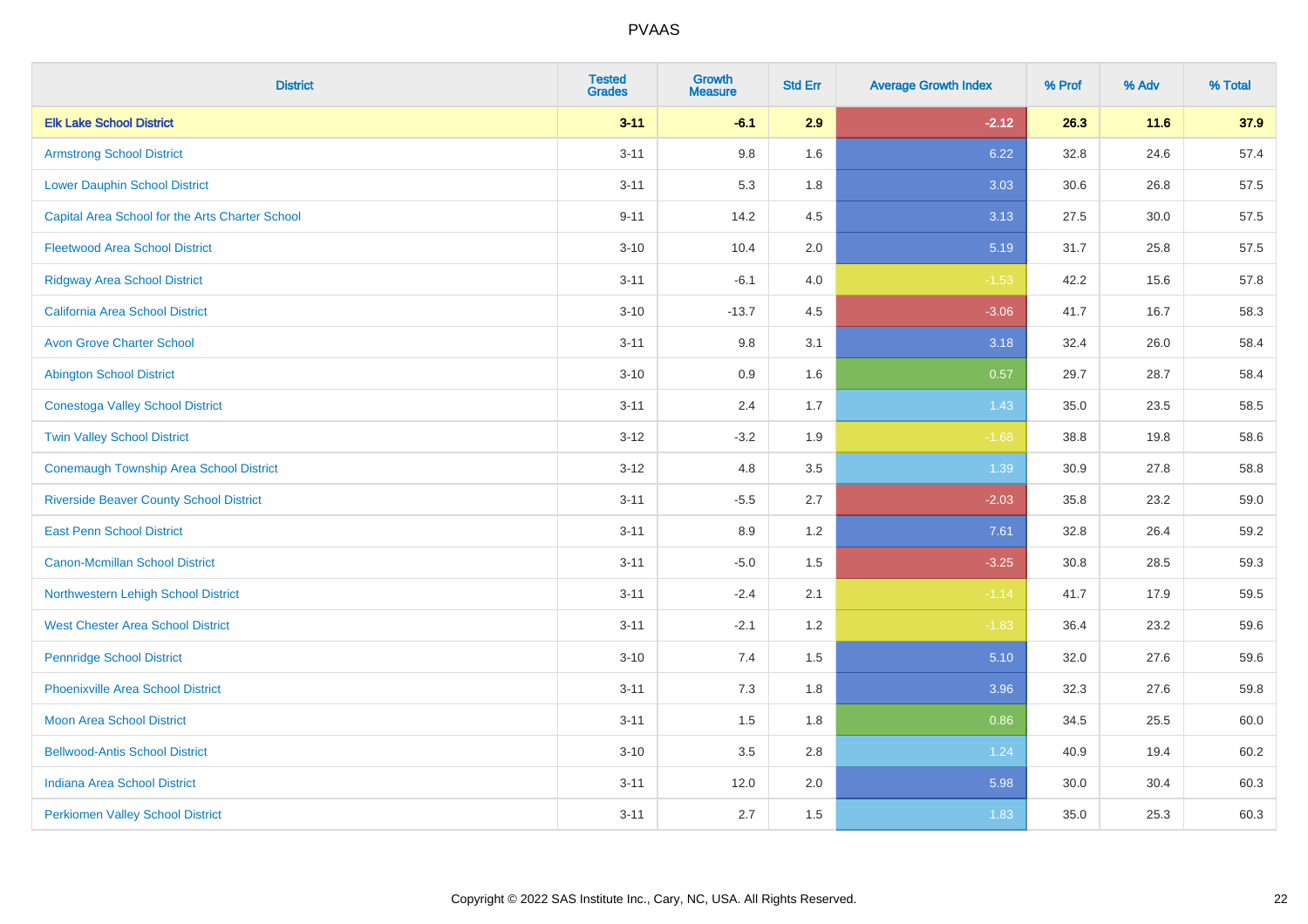| <b>District</b>                             | <b>Tested</b><br><b>Grades</b> | <b>Growth</b><br><b>Measure</b> | <b>Std Err</b> | <b>Average Growth Index</b> | % Prof | % Adv | % Total |
|---------------------------------------------|--------------------------------|---------------------------------|----------------|-----------------------------|--------|-------|---------|
| <b>Elk Lake School District</b>             | $3 - 11$                       | $-6.1$                          | 2.9            | $-2.12$                     | 26.3   | 11.6  | 37.9    |
| <b>Plum Borough School District</b>         | $3 - 11$                       | $-9.4$                          | 2.4            | $-3.98$                     | 32.9   | 27.4  | 60.4    |
| <b>Cocalico School District</b>             | $3 - 11$                       | 12.3                            | 1.9            | 6.48                        | 28.2   | 32.3  | 60.5    |
| <b>Conewago Valley School District</b>      | $3 - 12$                       | 7.6                             | 1.7            | 4.46                        | 41.3   | 19.4  | 60.6    |
| <b>Brookville Area School District</b>      | $3 - 11$                       | 6.8                             | 3.1            | 2.19                        | 46.1   | 14.6  | 60.7    |
| Pennsylvania Leadership Charter School      | $3 - 11$                       | $8.0\,$                         | 1.9            | 4.22                        | 33.1   | 27.8  | 60.9    |
| <b>Richland School District</b>             | $3 - 11$                       | $-6.9$                          | 2.6            | $-2.63$                     | 40.1   | 20.9  | 61.0    |
| <b>Hermitage School District</b>            | $3 - 12$                       | 14.0                            | 2.5            | 5.59                        | 34.0   | 27.0  | 61.0    |
| <b>Owen J Roberts School District</b>       | $3 - 11$                       | $-3.5$                          | 1.5            | $-2.27$                     | 36.8   | 24.4  | 61.2    |
| <b>Garnet Valley School District</b>        | $3 - 10$                       | $0.2\,$                         | 1.7            | 0.13                        | 34.9   | 26.4  | 61.3    |
| <b>Oley Valley School District</b>          | $3 - 11$                       | 1.4                             | 2.4            | 0.56                        | 37.4   | 23.9  | 61.4    |
| <b>Jenkintown School District</b>           | $3 - 11$                       | $-7.9$                          | 4.1            | $-1.92$                     | 34.1   | 27.3  | 61.4    |
| <b>Evergreen Community Charter School</b>   | $6 - 11$                       | $-1.1$                          | 4.7            | $-0.23$                     | 34.6   | 26.9  | 61.5    |
| <b>Manheim Township School District</b>     | $3 - 12$                       | 10.9                            | 1.5            | 7.51                        | 30.9   | 31.0  | 61.9    |
| <b>Parkland School District</b>             | $3 - 11$                       | $-3.7$                          | 1.2            | $-3.17$                     | 31.4   | 30.6  | 62.0    |
| <b>West Jefferson Hills School District</b> | $3 - 11$                       | 1.9                             | 1.9            | 0.99                        | 34.8   | 27.3  | 62.1    |
| Downingtown Area School District            | $3 - 11$                       | 4.4                             | 1.1            | 4.06                        | 30.1   | 32.0  | 62.2    |
| <b>Coudersport Area School District</b>     | $3 - 11$                       | 14.8                            | 3.4            | 4.33                        | 34.7   | 28.0  | 62.7    |
| <b>Central Columbia School District</b>     | $3 - 12$                       | 0.3                             | 2.3            | 0.12                        | 25.4   | 37.6  | 63.0    |
| <b>Haverford Township School District</b>   | $3 - 11$                       | 1.4                             | 1.4            | 1.05                        | 36.7   | 26.3  | 63.0    |
| <b>Manheim Central School District</b>      | $3 - 11$                       | 12.8                            | 2.0            | 6.52                        | 27.8   | 35.4  | 63.2    |
| <b>Tuscarora School District</b>            | $3 - 11$                       | 13.4                            | 2.2            | 6.20                        | 37.1   | 26.3  | 63.4    |
| <b>North Clarion County School District</b> | $3 - 12$                       | 3.4                             | 4.1            | 0.83                        | 45.0   | 18.8  | 63.8    |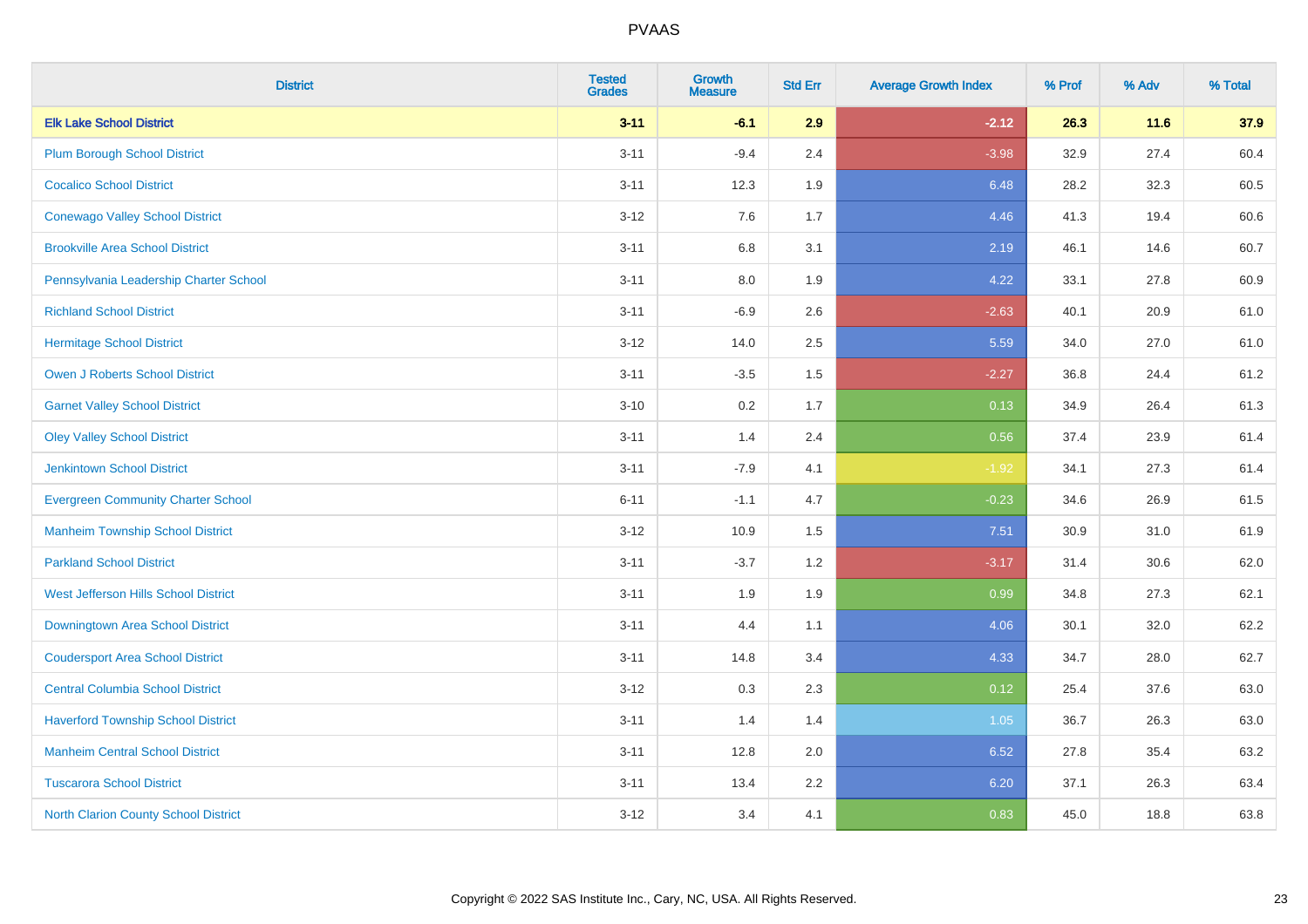| <b>District</b>                           | <b>Tested</b><br><b>Grades</b> | <b>Growth</b><br><b>Measure</b> | <b>Std Err</b> | <b>Average Growth Index</b> | % Prof | % Adv    | % Total |
|-------------------------------------------|--------------------------------|---------------------------------|----------------|-----------------------------|--------|----------|---------|
| <b>Elk Lake School District</b>           | $3 - 11$                       | $-6.1$                          | 2.9            | $-2.12$                     | 26.3   | $11.6$   | 37.9    |
| <b>Greenwood School District</b>          | $3 - 11$                       | 11.3                            | 3.6            | 3.14                        | 31.2   | 32.8     | 63.9    |
| <b>Elizabethtown Area School District</b> | $3 - 12$                       | 7.1                             | 1.7            | 4.19                        | 36.4   | 27.6     | 64.0    |
| <b>Warwick School District</b>            | $3 - 11$                       | 21.7                            | 1.8            | 11.76                       | 27.7   | 36.3     | 64.0    |
| <b>Sharpsville Area School District</b>   | $3 - 11$                       | 3.8                             | 3.7            | 1.04                        | 41.1   | 23.2     | 64.3    |
| <b>Benton Area School District</b>        | $3 - 10$                       | 8.1                             | 4.0            | 2.01                        | 35.7   | 28.6     | 64.3    |
| <b>Upper Dauphin Area School District</b> | $3 - 11$                       | 16.5                            | 5.1            | 3.26                        | 37.5   | 26.8     | 64.3    |
| <b>West Allegheny School District</b>     | $3 - 12$                       | 8.6                             | 2.0            | 4.34                        | 37.3   | 27.2     | 64.5    |
| <b>Millcreek Township School District</b> | $3 - 11$                       | 9.1                             | 1.4            | 6.61                        | 34.5   | 30.1     | 64.6    |
| <b>Upper Dublin School District</b>       | $3 - 12$                       | 2.1                             | 1.8            | 1.19                        | 34.7   | $30.0\,$ | 64.7    |
| <b>North Pocono School District</b>       | $3 - 11$                       | 13.1                            | 3.7            | 3.54                        | 31.4   | 33.3     | 64.7    |
| <b>Rose Tree Media School District</b>    | $3 - 10$                       | $-2.8$                          | 2.1            | $-1.33$                     | 35.2   | 29.6     | 64.8    |
| <b>Franklin Regional School District</b>  | $3 - 11$                       | 11.3                            | 1.8            | 6.13                        | 30.0   | 35.0     | 65.0    |
| <b>Norwin School District</b>             | $3 - 11$                       | $-1.1$                          | 1.6            | $-0.70$                     | 37.7   | 27.6     | 65.2    |
| <b>Pennsbury School District</b>          | $3 - 11$                       | 5.6                             | 1.3            | 4.38                        | 37.7   | 27.7     | 65.4    |
| <b>Abington Heights School District</b>   | $3 - 11$                       | 6.7                             | 1.7            | 4.00                        | 33.8   | 31.7     | 65.5    |
| <b>Saucon Valley School District</b>      | $3 - 11$                       | 18.9                            | 2.2            | 8.48                        | 26.0   | 39.6     | 65.6    |
| <b>Tyrone Area School District</b>        | $3 - 12$                       | 29.2                            | 2.3            | 12.86                       | 36.6   | 29.1     | 65.7    |
| <b>Seneca Valley School District</b>      | $3 - 11$                       | 0.8                             | 1.4            | 0.54                        | 40.6   | 25.2     | 65.8    |
| <b>Quaker Valley School District</b>      | $3 - 11$                       | 12.2                            | 2.5            | 4.90                        | 39.5   | 26.4     | 65.9    |
| <b>West Branch Area School District</b>   | $3 - 11$                       | 17.0                            | 3.3            | 5.20                        | 47.1   | 19.1     | 66.2    |
| North Penn School District                | $3 - 11$                       | 17.6                            | 1.0            | 17.53                       | 30.8   | 35.7     | 66.4    |
| <b>Montrose Area School District</b>      | $3 - 10$                       | 12.3                            | 2.8            | 4.41                        | 37.8   | 28.9     | 66.7    |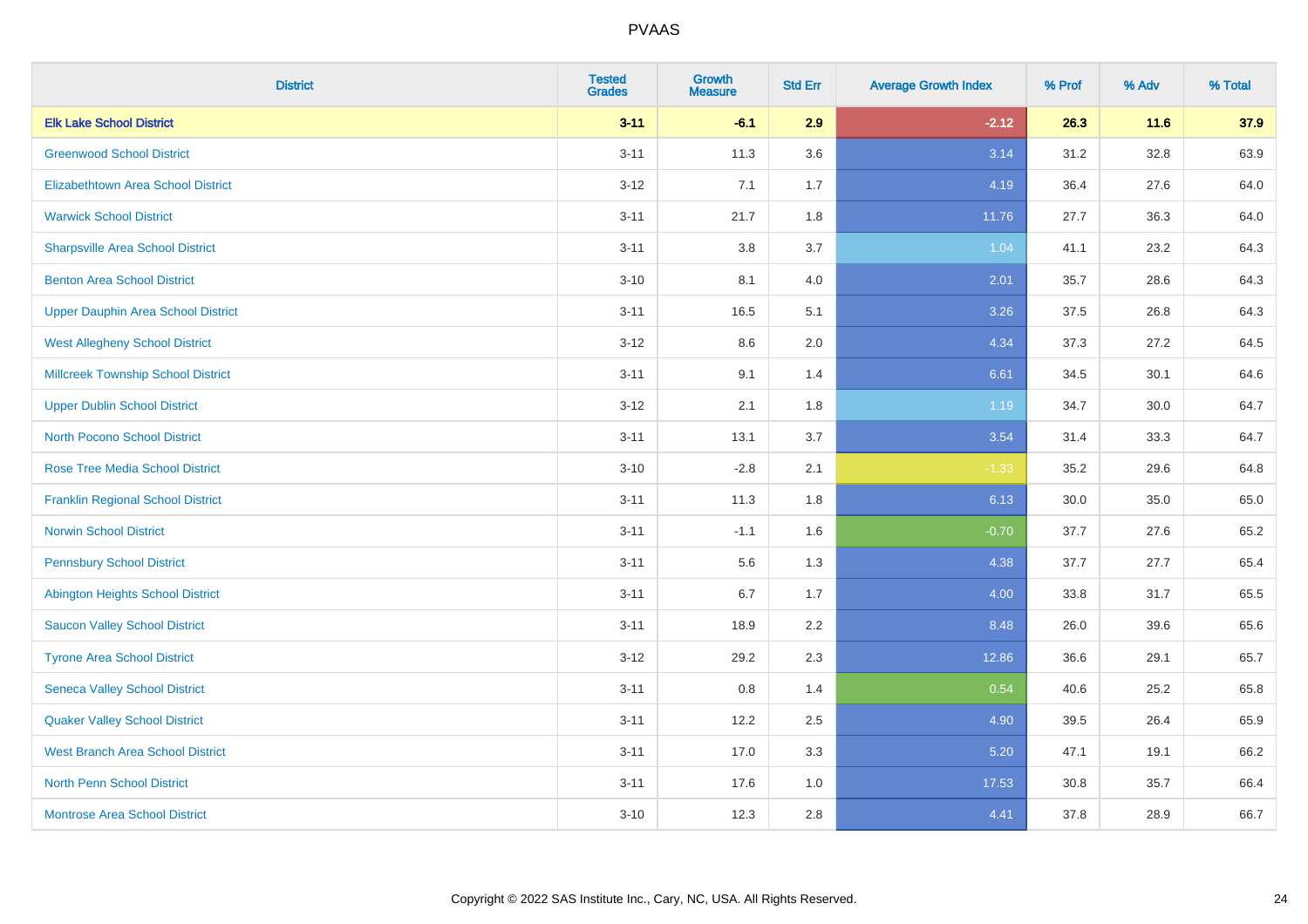| <b>District</b>                               | <b>Tested</b><br><b>Grades</b> | Growth<br><b>Measure</b> | <b>Std Err</b> | <b>Average Growth Index</b> | % Prof | % Adv | % Total |
|-----------------------------------------------|--------------------------------|--------------------------|----------------|-----------------------------|--------|-------|---------|
| <b>Elk Lake School District</b>               | $3 - 11$                       | $-6.1$                   | 2.9            | $-2.12$                     | 26.3   | 11.6  | 37.9    |
| <b>Pequea Valley School District</b>          | $3 - 11$                       | 18.0                     | 3.1            | 5.74                        | 29.2   | 37.5  | 66.7    |
| <b>Hempfield School District</b>              | $3 - 11$                       | 13.4                     | 1.3            | 10.53                       | 29.9   | 36.8  | 66.7    |
| <b>Southern York County School District</b>   | $3 - 11$                       | 15.5                     | 1.8            | 8.48                        | 37.6   | 29.2  | 66.8    |
| <b>Upper Merion Area School District</b>      | $3 - 11$                       | 14.0                     | 2.0            | 7.15                        | 34.4   | 32.6  | 67.0    |
| <b>Avon Grove School District</b>             | $3 - 10$                       | 7.6                      | 1.4            | 5.29                        | 33.7   | 33.2  | 67.0    |
| <b>Southern Lehigh School District</b>        | $3 - 11$                       | $-4.1$                   | 2.1            | $-1.94$                     | 39.3   | 28.0  | 67.2    |
| <b>Freeport Area School District</b>          | $3 - 10$                       | $-0.2$                   | 2.1            | $-0.10$                     | 37.4   | 29.8  | 67.2    |
| <b>Great Valley School District</b>           | $3 - 11$                       | 5.4                      | 2.0            | 2.77                        | 33.8   | 33.5  | 67.3    |
| <b>Council Rock School District</b>           | $3 - 11$                       | 13.5                     | 1.1            | 12.27                       | 32.0   | 35.4  | 67.4    |
| <b>Bethel Park School District</b>            | $3 - 11$                       | $-4.4$                   | 1.7            | $-2.62$                     | 40.1   | 27.3  | 67.4    |
| <b>Littlestown Area School District</b>       | $3 - 11$                       | 28.7                     | 2.4            | 11.83                       | 38.4   | 29.3  | 67.7    |
| Lampeter-Strasburg School District            | $3 - 12$                       | 11.0                     | 1.9            | 5.69                        | 35.4   | 32.3  | 67.7    |
| <b>Springfield Township School District</b>   | $3 - 11$                       | $-3.9$                   | 3.1            | $-1.27$                     | 37.2   | 30.8  | 68.1    |
| <b>Clearfield Area School District</b>        | $3 - 10$                       | $-1.3$                   | 3.7            | $-0.34$                     | 43.9   | 24.6  | 68.4    |
| <b>Delaware Valley School District</b>        | $3 - 11$                       | 15.7                     | 1.6            | 9.62                        | 36.7   | 32.1  | 68.8    |
| <b>Mars Area School District</b>              | $3 - 10$                       | 6.6                      | 1.9            | 3.45                        | 36.7   | 32.4  | 69.1    |
| <b>Berlin Brothersvalley School District</b>  | $3 - 11$                       | 19.6                     | 4.0            | 4.93                        | 28.3   | 41.3  | 69.6    |
| <b>Methacton School District</b>              | $3 - 11$                       | 11.0                     | 1.6            | 6.94                        | 36.0   | 33.6  | 69.6    |
| <b>Souderton Area School District</b>         | $3 - 11$                       | 18.5                     | 1.4            | 12.86                       | 39.2   | 31.2  | 70.4    |
| <b>Wallingford-Swarthmore School District</b> | $3 - 10$                       | 5.0                      | 2.2            | 2.25                        | 33.3   | 37.1  | 70.4    |
| South Fayette Township School District        | $3 - 11$                       | 6.0                      | 1.8            | 3.33                        | 32.2   | 38.3  | 70.5    |
| <b>Cumberland Valley School District</b>      | $3 - 12$                       | 18.6                     | 1.2            | 15.79                       | 31.3   | 39.2  | 70.5    |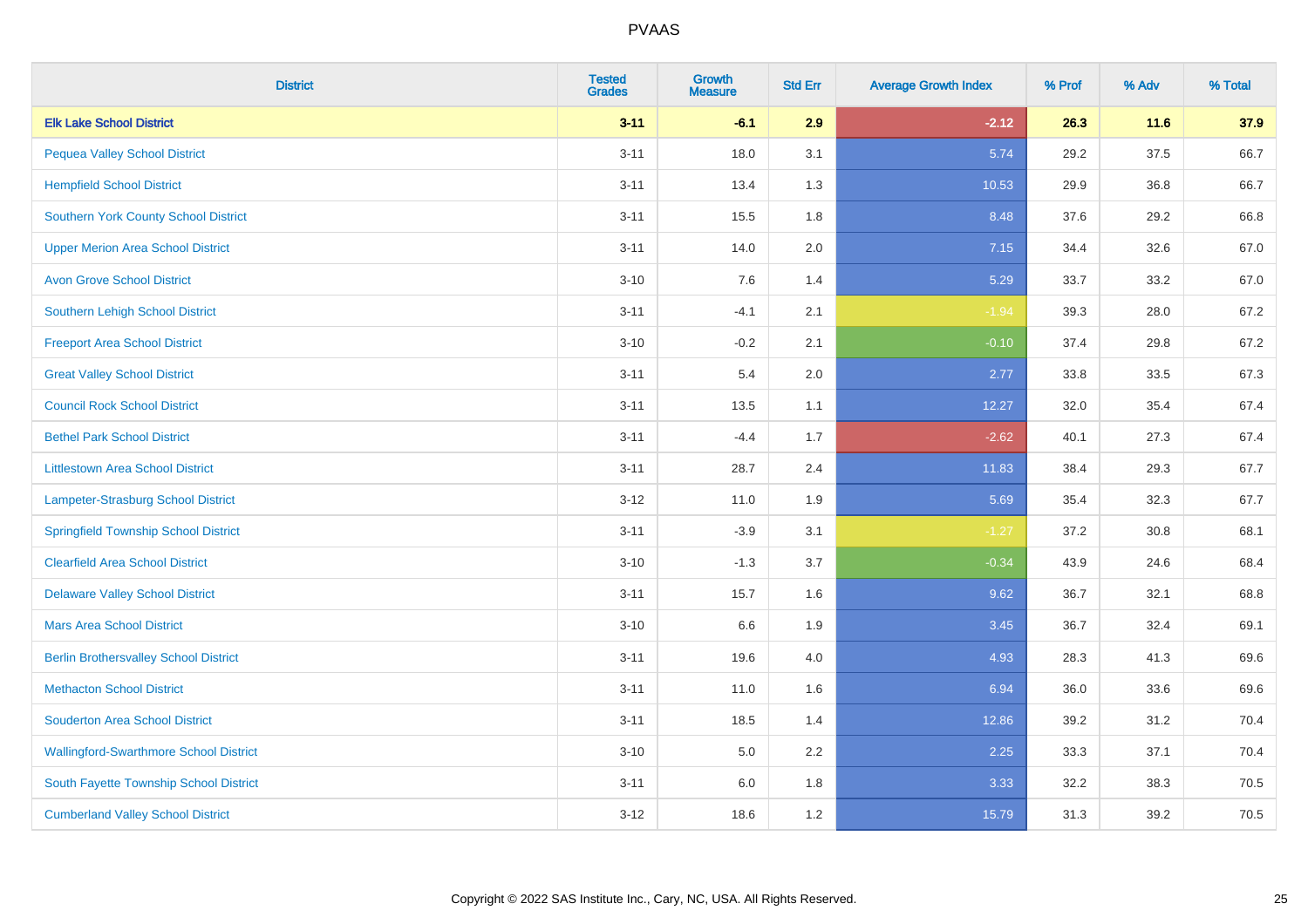| <b>District</b>                                 | <b>Tested</b><br><b>Grades</b> | <b>Growth</b><br><b>Measure</b> | <b>Std Err</b> | <b>Average Growth Index</b> | % Prof | % Adv | % Total |
|-------------------------------------------------|--------------------------------|---------------------------------|----------------|-----------------------------|--------|-------|---------|
| <b>Elk Lake School District</b>                 | $3 - 11$                       | $-6.1$                          | 2.9            | $-2.12$                     | 26.3   | 11.6  | 37.9    |
| <b>Oswayo Valley School District</b>            | $3 - 12$                       | 9.9                             | 5.1            | 1.93                        | 26.5   | 44.1  | 70.6    |
| <b>Colonial School District</b>                 | $3 - 11$                       | 22.1                            | 1.6            | 13.55                       | 27.2   | 43.5  | 70.6    |
| <b>Tredyffrin-Easttown School District</b>      | $3 - 10$                       | 8.7                             | 2.4            | 3.57                        | 35.2   | 35.8  | 71.0    |
| <b>Dallastown Area School District</b>          | $3 - 11$                       | 19.9                            | 1.4            | 14.14                       | 36.8   | 34.2  | 71.0    |
| <b>Radnor Township School District</b>          | $3 - 12$                       | 7.5                             | 1.9            | 4.03                        | 33.0   | 38.3  | 71.3    |
| <b>Lower Moreland Township School District</b>  | $3 - 11$                       | 8.7                             | 2.0            | 4.35                        | 38.2   | 33.2  | 71.4    |
| <b>Eastern Lancaster County School District</b> | $3 - 12$                       | 2.9                             | 3.2            | 0.91                        | 35.2   | 36.4  | 71.6    |
| <b>Lewisburg Area School District</b>           | $3 - 11$                       | 1.7                             | 2.4            | 0.72                        | 35.9   | 35.9  | 71.8    |
| <b>Loyalsock Township School District</b>       | $3 - 12$                       | 26.7                            | 2.7            | 9.92                        | 36.8   | 35.1  | 71.9    |
| <b>Penn-Trafford School District</b>            | $3 - 11$                       | 2.9                             | 1.8            | 1.68                        | 46.3   | 26.2  | 72.5    |
| Palmyra Area School District                    | $3 - 11$                       | 16.2                            | 1.8            | 9.02                        | 38.8   | 34.0  | 72.8    |
| North Allegheny School District                 | $3 - 11$                       | 18.0                            | 1.3            | 14.25                       | 30.5   | 42.9  | 73.4    |
| <b>Camp Hill School District</b>                | $3 - 12$                       | 20.7                            | 2.9            | 7.00                        | 32.3   | 41.4  | 73.7    |
| <b>Marple Newtown School District</b>           | $3 - 11$                       | 20.6                            | 2.3            | 8.95                        | 31.1   | 42.7  | 73.8    |
| <b>Wayne Highlands School District</b>          | $3 - 11$                       | 22.5                            | 2.5            | 9.16                        | 33.8   | 40.4  | 74.2    |
| Fox Chapel Area School District                 | $3 - 11$                       | 17.6                            | 1.9            | 9.47                        | 22.9   | 52.0  | 74.9    |
| <b>Harbor Creek School District</b>             | $3 - 11$                       | 13.4                            | 2.3            | 5.80                        | 34.5   | 40.7  | 75.2    |
| <b>Spring-Ford Area School District</b>         | $3 - 11$                       | 16.6                            | 1.2            | 14.02                       | 30.4   | 45.3  | 75.7    |
| <b>Central Bucks School District</b>            | $3 - 11$                       | 15.5                            | 0.9            | 17.94                       | 34.8   | 41.4  | 76.2    |
| <b>Upper Saint Clair School District</b>        | $3 - 11$                       | 13.8                            | 1.8            | 7.86                        | 32.2   | 44.5  | 76.7    |
| <b>Fairview School District</b>                 | $3 - 11$                       | 8.3                             | 2.4            | 3.43                        | 41.9   | 34.9  | 76.7    |
| <b>Peters Township School District</b>          | $3 - 11$                       | 14.1                            | 1.7            | 8.16                        | 35.2   | 41.6  | 76.8    |